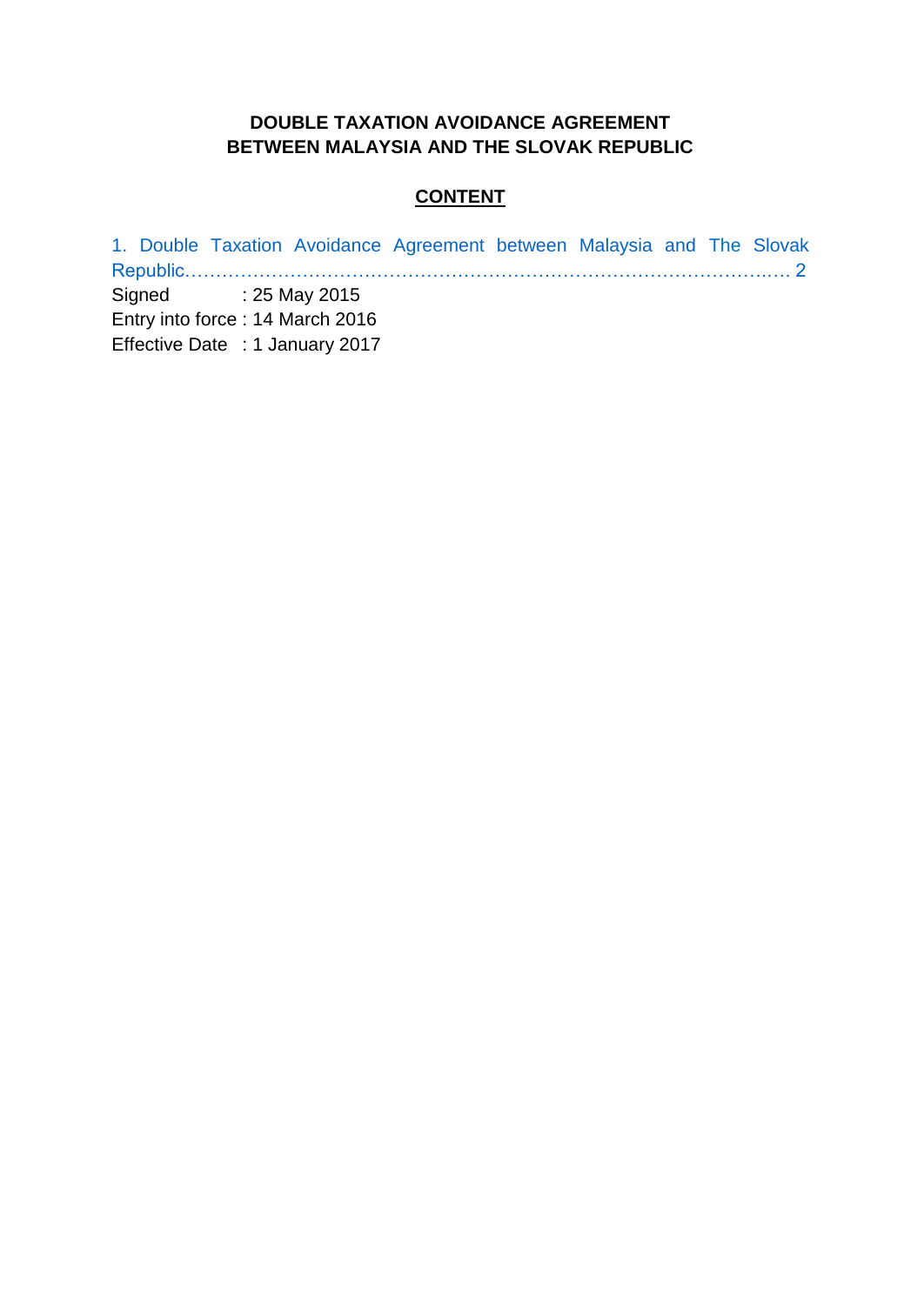<span id="page-1-0"></span>P.U.(A) 256/2015 Signed: 25 May 2015 Entry into force: 14 March 2016 Effective date: 1 January 2017

**AGREEMENT BETWEEN THE GOVERNMENT OF MALAYSIA AND THE GOVERNMENT OF THE SLOVAK REPUBLIC FOR THE AVOIDANCE OF DOUBLE TAXATION AND THE PREVENTION OF FISCAL EVASION WITH RESPECT TO TAXES ON INCOME** 

#### **THE GOVERNMENT OF MALAYSIA**

#### **AND**

#### **THE GOVERNMENT OF THE SLOVAK REPUBLIC**

DESIRING to conclude an Agreement for the avoidance of double taxation and the prevention of fiscal evasion with respect to taxes on income, have agreed as follows:

### Article 1 **PERSONS COVERED**

This Agreement shall apply to persons who are residents of one or both of the Contracting States.

### Article 2 **TAXES COVERED**

1. This Agreement shall apply to taxes on income imposed on behalf of a Contracting State, irrespective of the manner in which they are levied.

2. There shall be regarded as taxes on income all taxes imposed on total income or on elements of income, including taxes on gains from the alienation of movable or immovable property.

3. The existing taxes which are the subject of this Agreement are:

(a) in Malaysia: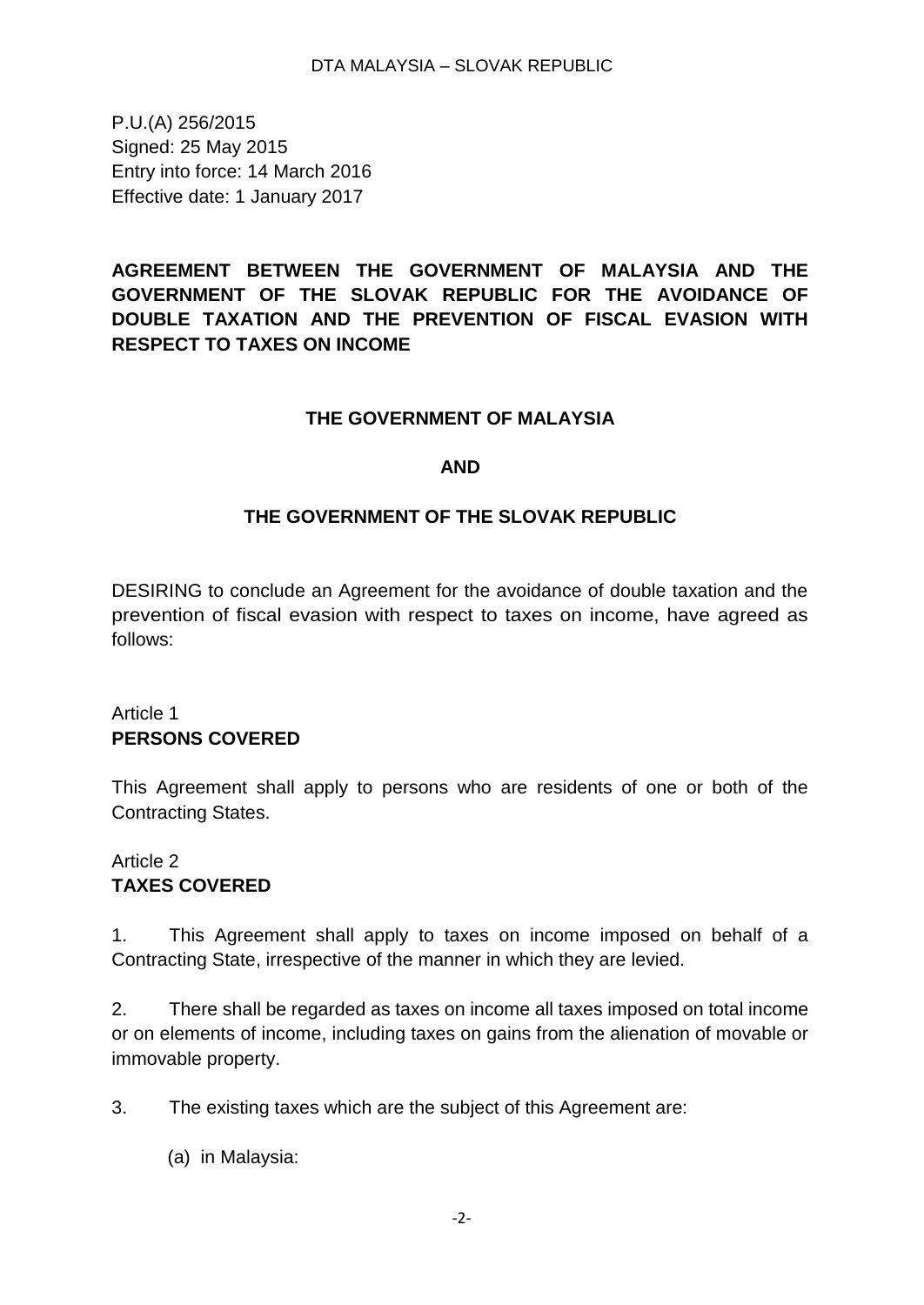(i) the income tax; and

(ii) the petroleum income tax;

(hereinafter referred to as "Malaysian tax");

(b) in the Slovak Republic, the tax on income

(hereinafter referred to as "Slovak tax")

4. This Agreement shall apply also to any identical or substantially similar taxes which are imposed after the date of signature of this Agreement in addition to, or in place of, the existing taxes. The competent authorities of the Contracting States shall notify each other of any significant changes that have been made in their taxation laws.

# Article 3 **GENERAL DEFINITIONS**

- 1. For the purposes of this Agreement, unless the context otherwise requires:
	- (a) the term "Malaysia" means the territories of the Federation of Malaysia, the territorial waters of Malaysia and the sea-bed and subsoil of the territorial waters, and the airspace above such areas, and includes any area extending beyond the limits of the territorial waters of Malaysia, and the sea-bed and subsoil of any such area, which has been or may hereafter be designated under the laws of Malaysia and in accordance with international law as an area over which Malaysia has sovereign rights and jurisdiction for the purposes of exploring and exploiting the natural resources, whether living or non-living;
	- (b) the term "Slovak Republic", means the Slovak Republic and, used in a geographical sense, means its territory, within which the Slovak Republic exercises its sovereign rights and jurisdiction, in accordance with the rules of international law;
	- (c) the term "a Contracting State" and "the other Contracting State" means Malaysia or the Slovak Republic, as the context requires;
	- (d) the term "person" includes an individual, a company and any other body of persons;
	- (e) the term "company" means any body corporate or any entity which is treated as a body corporate for tax purposes;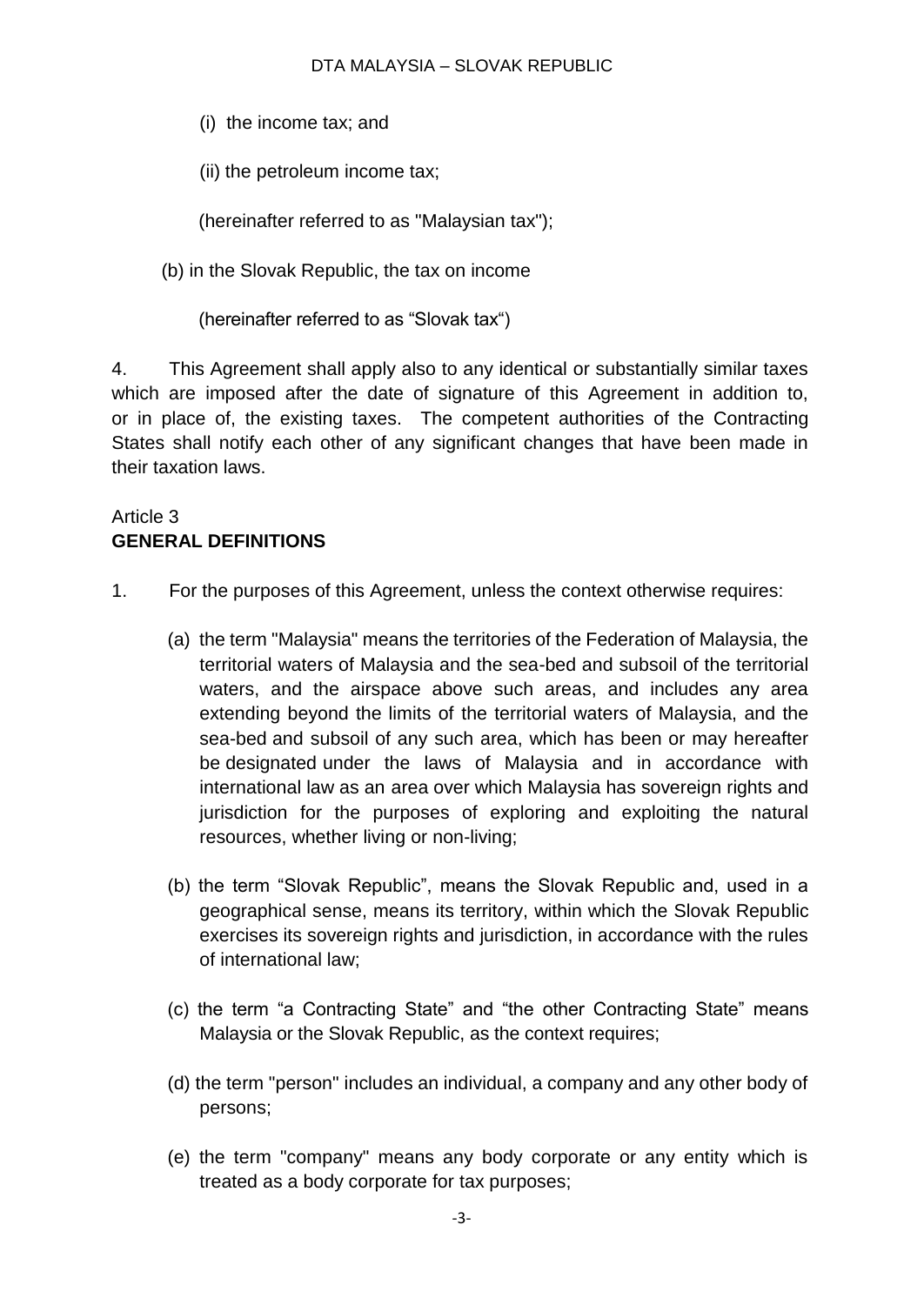- (f) the term "enterprise" applies to the carrying on of any business;
- (g) the terms "enterprise of a Contracting State" and "enterprise of the other Contracting State" mean respectively an enterprise carried on by a resident of a Contracting State and an enterprise carried on by a resident of the other Contracting State;
- (h) the term "national" means:
	- (i) any individual possessing the citizenship of a Contracting State;
	- (ii) any legal person, partnership or association deriving its status as such from the laws in force in a Contracting State;
- (i) the term "international traffic" means any transport by a ship or aircraft operated by an enterprise of a Contracting State, except when the ship or aircraft is operated solely between places in the other Contracting State;
- (j) the term "competent authority" means:
	- (i) in the case of Malaysia, the Minister of Finance or his authorised representative; and
	- (ii) in the case of the Slovak Republic, the Ministry of Finance or its authorised representative.

2. As regards the application of this Agreement at any time by a Contracting State, any term not defined therein shall, unless the context otherwise requires, have the meaning that it has at that time under the law of that Contracting State for the purposes of the taxes to which this Agreement applies, any meaning under the applicable tax laws of that Contracting State prevailing over a meaning given to the term under other laws of that Contracting State.

### Article 4 **RESIDENT**

1. For the purposes of this Agreement, the term "resident of a Contracting State" means any person who, under the laws of that Contracting State, is liable to tax therein by reason of his domicile, residence, place of management or any other criterion of a similar nature, and also includes that Contracting State, any political subdivision, local authority or a statutory body thereof.

2. Where by reason of the provisions of paragraph 1 an individual is a resident of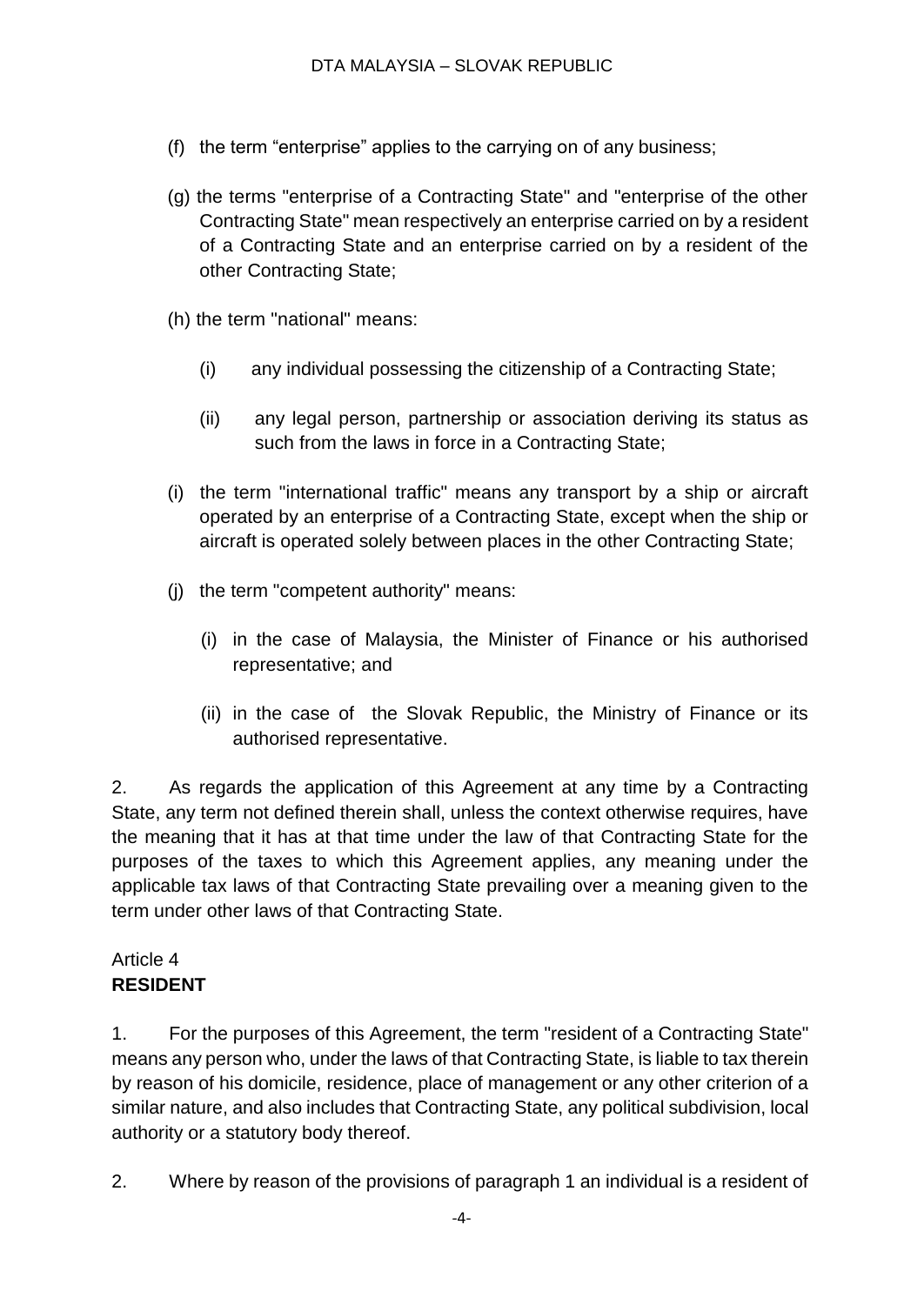both Contracting States, then his status shall be determined as follows:

- (a) he shall be deemed to be a resident only of the Contracting State in which he has a permanent home available to him; if he has a permanent home available to him in both Contracting States, he shall be deemed to be a resident only of the Contracting State with which his personal and economic relations are closer (centre of vital interests);
- (b) if the Contracting State in which he has his centre of vital interests cannot be determined, or if he has not a permanent home available to him in either Contracting State, he shall be deemed to be a resident only of the Contracting State in which he has an habitual abode;
- (c) if he has an habitual abode in both Contracting States or in neither of them, he shall be deemed to be a resident only of the Contracting State of which he is a national;
- (d) if he is a national of both Contracting States or of neither of them, the competent authorities of the Contracting States shall settle the question by mutual agreement.

3. Where by reason of the provisions of paragraph 1 a person other than an individual is a resident of both Contracting States, then it shall be deemed to be a resident only of the Contracting State in which its place of effective management is situated.

### Article 5

### **PERMANENT ESTABLISHMENT**

1. For the purposes of this Agreement, the term "permanent establishment" means a fixed place of business through which the business of an enterprise is wholly or partly carried on.

- 2. The term "permanent establishment" includes especially:
	- (a) a place of management;
	- (b) a branch;
	- (c) an office;
	- (d) a factory;
	- (e) a workshop; and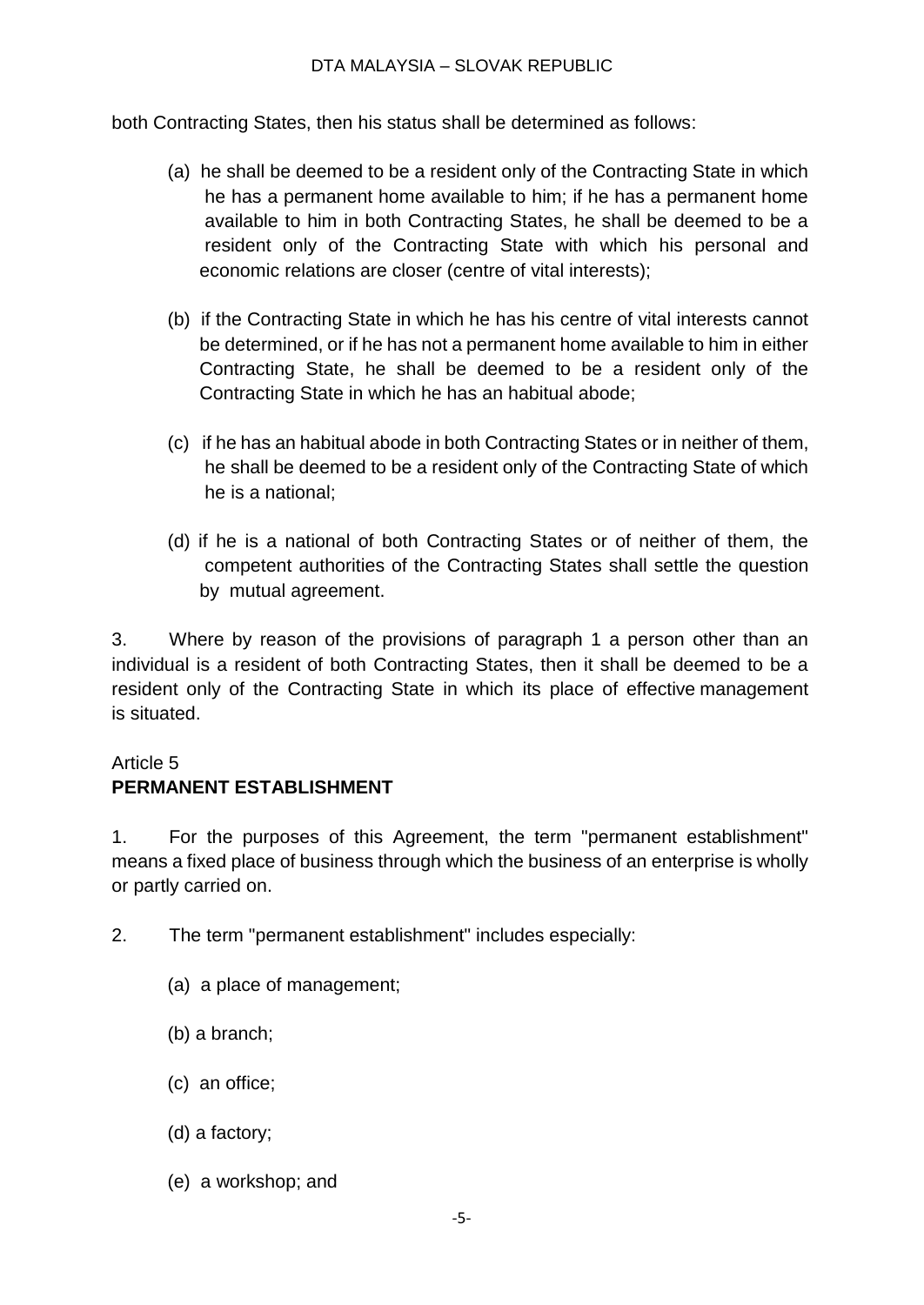(f) a mine, an oil or gas well, a quarry or any other place of extraction of natural resources.

3. A building site, a construction, installation or assembly project constitutes a permanent establishment only if it lasts more than 12 months.

4. An enterprise of a Contracting State shall be deemed to have a permanent establishment in the other Contracting State if it carries on supervisory activities in that other Contracting State for more than 6 months within any twelve month period in connection with a building site or a construction, installation or assembly project which is being undertaken in that other Contracting State.

5. Notwithstanding the preceding provisions of this Article, the term "permanent establishment" shall be deemed not to include:

- (a) the use of facilities solely for the purpose of storage, display or delivery of goods or merchandise belonging to the enterprise;
- (b) the maintenance of a stock of goods or merchandise belonging to the enterprise solely for the purpose of storage, display or delivery;
- (c) the maintenance of a stock of goods or merchandise belonging to the enterprise solely for the purpose of processing by another enterprise;
- (d) the maintenance of a fixed place of business solely for the purpose of purchasing goods or merchandise, or of collecting information, for the enterprise;
- (e) the maintenance of a fixed place of business solely for the purpose of carrying on, for the enterprise, any other activity of a preparatory or auxiliary character;
- (f) the maintenance of a fixed place of business solely for any combination of activities mentioned in sub-paragraphs (a) to (e), provided that the overall activity of the fixed place of business resulting from this combination is of a preparatory or auxiliary character.

6. Notwithstanding the provisions of paragraphs 1 and 2, where a person - other than an agent of an independent status to whom paragraph 7 applies - is acting in one of the Contracting States on behalf of an enterprise of the other Contracting State, that enterprise shall be deemed to have a permanent establishment in the first-mentioned Contracting State in respect of any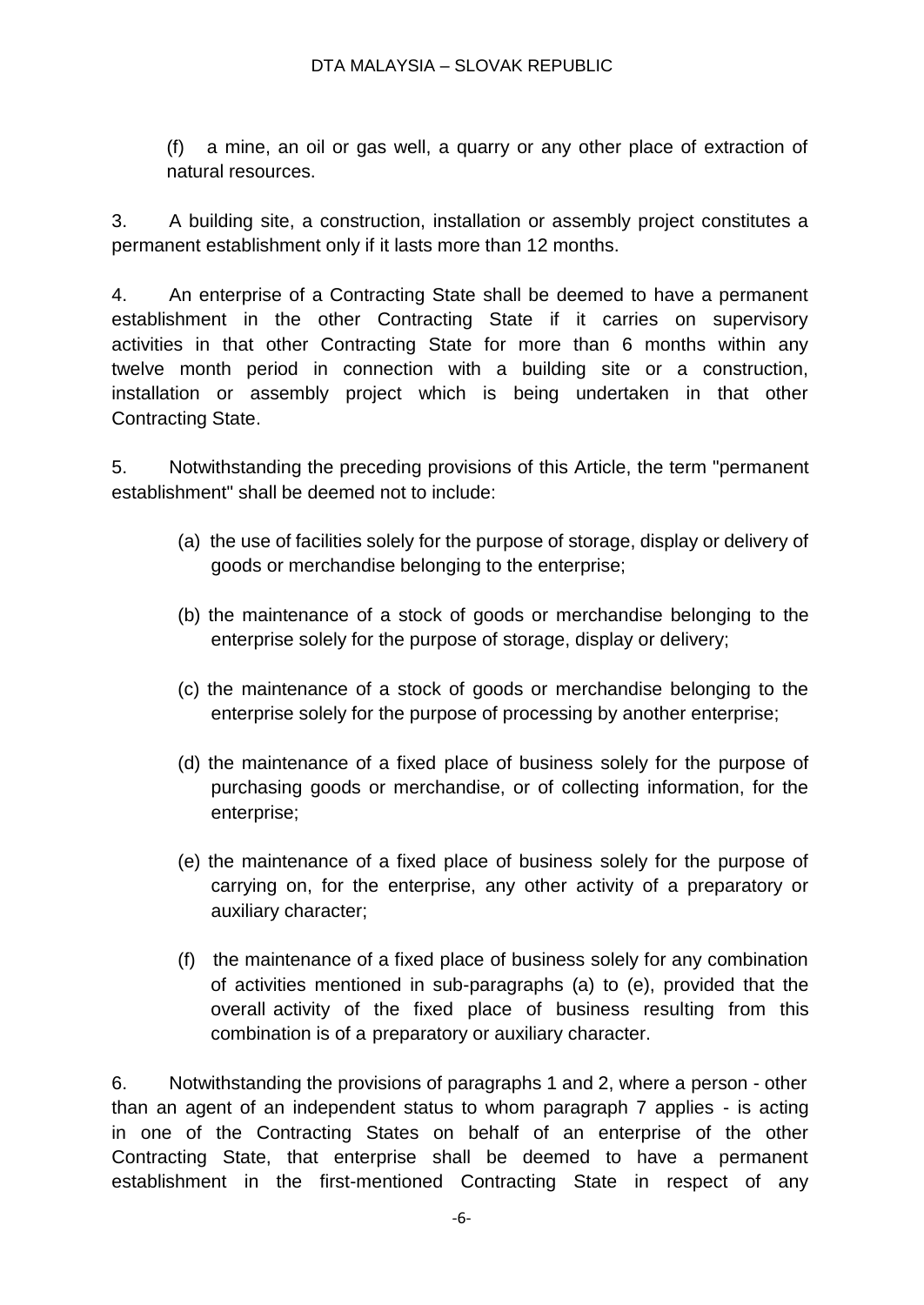activities which that person undertakes for the enterprise if the person:

- (a) has, and habitually exercises in the first-mentioned Contracting State an authority to conclude contracts in the name of the enterprise, unless the activities of such person are limited to those mentioned in paragraph 5 which, if exercised through a fixed place of business, would not make this fixed place of business a permanent establishment under the provisions of that paragraph; or
- (b) has no such authority, but habitually maintains in the first-mentioned Contracting State a stock of goods or merchandise belonging to the enterprise from which he regularly fills orders on behalf of the enterprise.

7. An enterprise shall not be deemed to have a permanent establishment in a Contracting State merely because it carries on business in that Contracting State through a broker, general commission agent or any other agent of an independent status, provided that such persons are acting in the ordinary course of their business.

8. The fact that a company which is a resident of a Contracting State controls or is controlled by a company which is a resident of the other Contracting State, or which carries on business in that other Contracting State (whether through a permanent establishment or otherwise), shall not of itself constitute either company a permanent establishment of the other.

# Article 6

# **INCOME FROM IMMOVABLE PROPERTY**

1. Income derived by a resident of a Contracting State from immovable property (including income from agriculture or forestry) situated in the other Contracting State may be taxed in that other Contracting State.

2. The term "immovable property" shall have the meaning which it has under the law of the Contracting State in which the property in question is situated. The term shall in any case include property accessory to immovable property, livestock and equipment used in agriculture and forestry, rights to which the provisions of general law respecting landed property apply, usufruct of immovable property and rights to variable or fixed payments as consideration for the working of, or the right to work, mineral deposits, sources and other natural resources; ships and aircraft shall not be regarded as immovable property.

3. The provisions of paragraph 1 shall apply to income derived from the direct use, letting, or use in any other form of immovable property.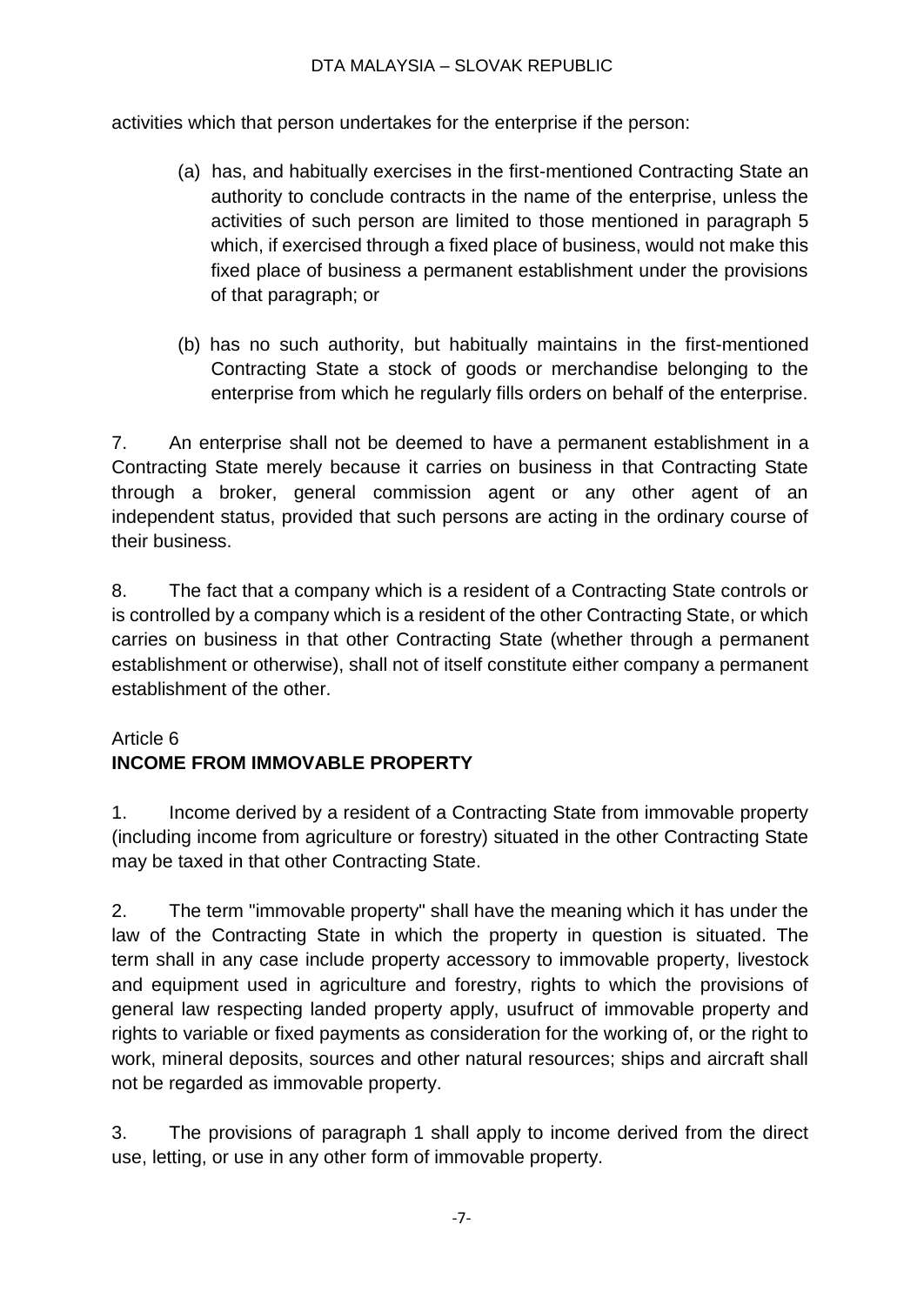4. The provisions of paragraphs 1 and 3 shall apply also to the income from immovable property of an enterprise and to income from immovable property used for the performance of independent personal services.

## Article 7 **BUSINESS PROFITS**

1. The profits of an enterprise of a Contracting State shall be taxable only in that Contracting State unless the enterprise carries on business in the other Contracting State through a permanent establishment situated therein. If the enterprise carries on business as aforesaid, the profits of the enterprise may be taxed in the other Contracting State but only so much of them as is attributable to that permanent establishment.

2. Subject to the provisions of paragraph 3, where an enterprise of a Contracting State carries on business in the other Contracting State through a permanent establishment situated therein, there shall in each Contracting State be attributed to that permanent establishment the profits which it might be expected to make if it were a distinct and separate enterprise engaged in the same or similar activities under the same or similar conditions and dealing wholly independently with the enterprise of which it is a permanent establishment.

3. In determining the profits of a permanent establishment, there shall be allowed as deductions expenses which are incurred for the purposes of the permanent establishment, including executive and general administrative expenses so incurred, whether in the Contracting State in which the permanent establishment is situated or elsewhere.

4. If the information available to the competent authority is inadequate to determine the profits to be attributed to the permanent establishment of an enterprise, nothing in this Article shall affect the application of any law of that Contracting State relating to the determination of the tax liability of a person by the making of an estimate by the competent authority, provided that the law shall be applied, so far as the information available to the competent authority permits, in accordance with the principles of this Article.

5. insofar as it has been customary in a Contracting State to determine the profits to be attributed to a permanent establishment on the basis of an apportionment of the total profits of the enterprise to its various parts, nothing in paragraph 2 shall preclude that Contracting State from determining the profits to be taxed by such an apportionment as may be customary. The method of apportionment adopted shall, however, be such that the result shall be in accordance with the principles contained in this Article.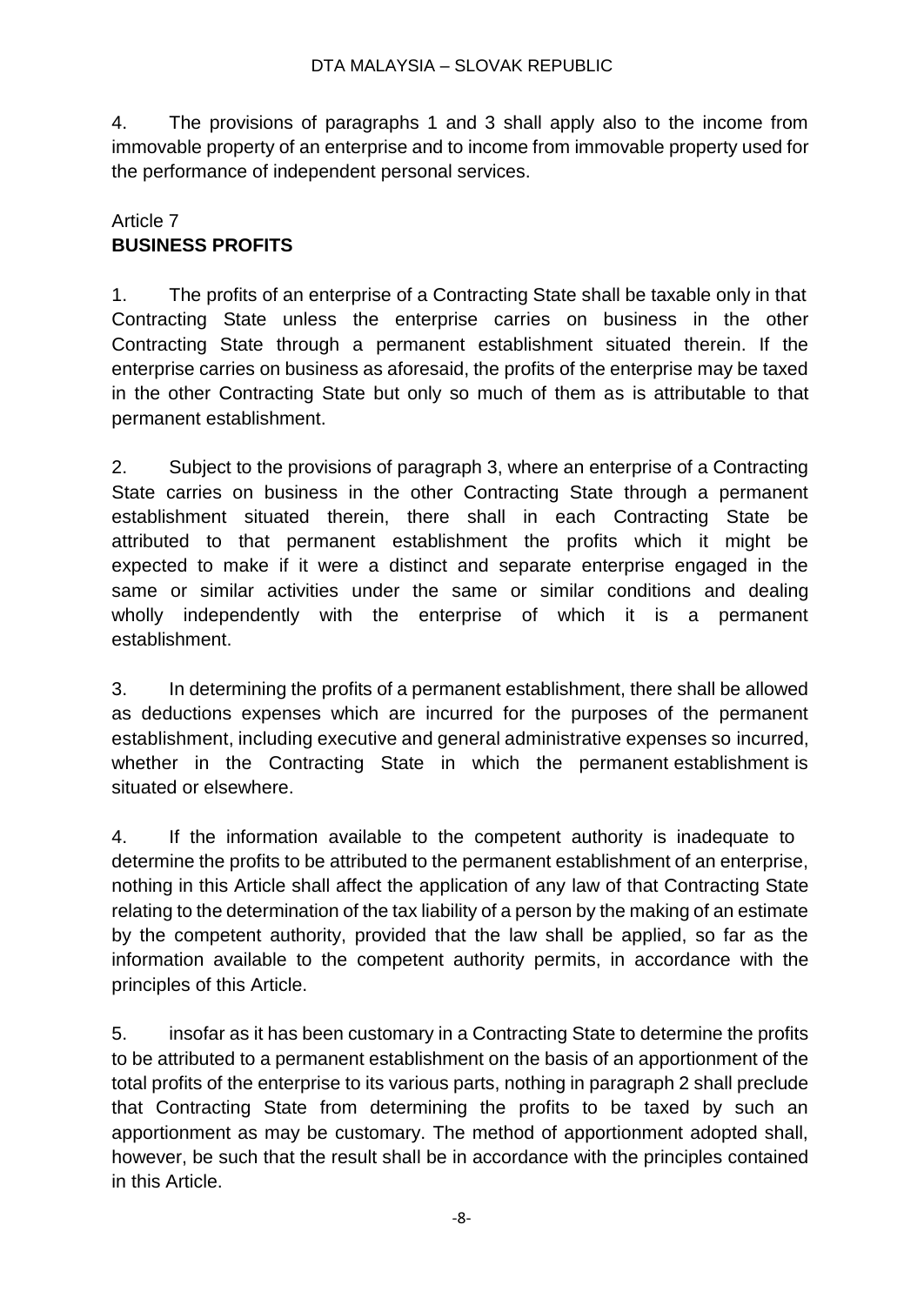6. No profits shall be attributed to a permanent establishment by reason of the mere purchase by that permanent establishment of goods or merchandise for the enterprise.

7. For the purposes of the preceding paragraphs, the profits to be attributed to the permanent establishment shall be determined by the same method year by year unless there is good and sufficient reason to the contrary.

8. Where profits include items of income which are dealt with separately in other Articles of this Agreement, then the provisions of those Articles shall not be affected by the provisions of this Article.

## Article 8 **SHIPPING AND AIR TRANSPORT**

1. Profits of an enterprise of a Contracting State from the operation of ships or aircraft in international traffic shall be taxable only in that Contracting State.

2. Paragraph 1 shall also apply to the share of the profits from the operation of ships or aircraft derived by an enterprise of a Contracting State through participation in a pool, a joint business or an international operating agency.

## Article 9 **ASSOCIATED ENTERPRISES**

- 1. Where
	- (a) an enterprise of a Contracting State participates directly or indirectly in the management, control or capital of an enterprise of the other Contracting State, or
	- (b) the same persons participate directly or indirectly in the management, control or capital of an enterprise of a Contracting State and an enterprise of the other Contracting State,

and in either case conditions are made or imposed between the two enterprises in their commercial or financial relations which differ from those which would be made between independent enterprises, then any profits which would, but for those conditions, have accrued to one of the enterprises, but, by reason of those conditions, have not so accrued, may be included in the profits of that enterprise and taxed accordingly.

2. Where a Contracting State includes in the profits of an enterprise of that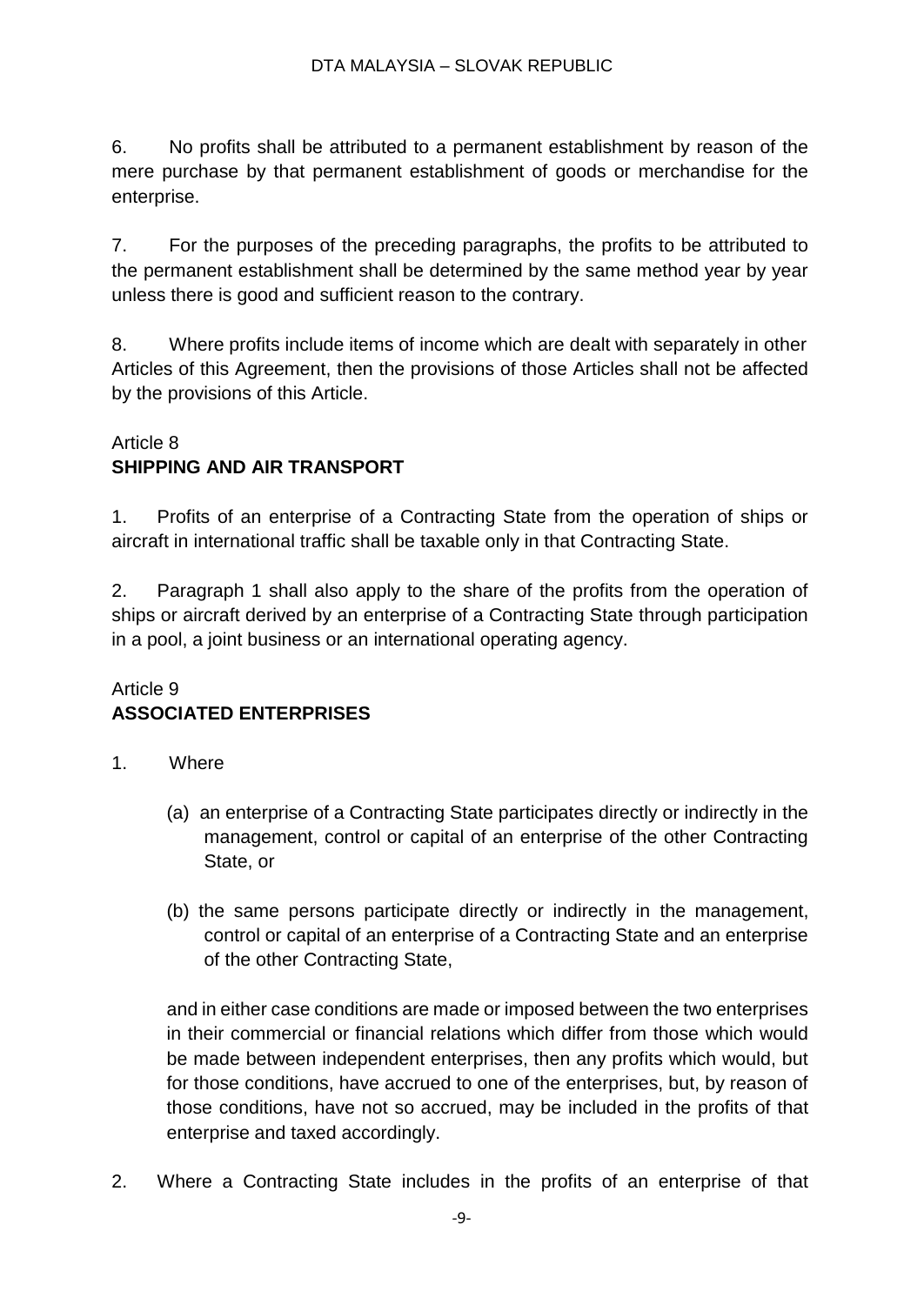#### DTA MALAYSIA – SLOVAK REPUBLIC

Contracting State and taxes accordingly profits on which an enterprise of the other Contracting State has been charged to tax in that other Contracting State and the profits so included are profits which would have accrued to the enterprise of the first mentioned Contracting State if the conditions made between the two enterprises had been those which would have been made between independent enterprises, then that other Contracting State shall make an appropriate adjustment to the amount of the tax charged therein on those profits where that other Contracting State considers the adjustment justified. In determining such adjustment, due regard shall be had to the other provisions of this Agreement and the competent authorities of the Contracting States shall if necessary consult each other.

## Article 10 **DIVIDENDS**

1. Dividends paid by a company which is a resident of a Contracting State to a resident of the other Contracting State may be taxed in that other Contracting State.

2. However, such dividends may also be taxed in the Contracting State of which the company paying the dividends is a resident and according to the laws of that Contracting State, but if the beneficial owner of the dividends is a resident of the other Contracting State, the tax so charged shall not exceed:

- (a) 0 per cent of the gross amount of the dividends if the beneficial owner is a company (other than a partnership) which holds directly at least 10 percent of the capital of the company paying the dividends for an uninterrupted period of at least 12 months;
- (b) 5 per cent of the gross amount of the dividends in all other cases.

This paragraph shall not affect the taxation of the company in respect of the profits out of which the dividends are paid.

3. The term "dividends" as used in this Article means income from shares or other rights, not being debt-claims, participating in profits, as well as income from other corporate rights which is subjected to the same taxation treatment as income from shares by the laws of the Contracting State of which the company making the distribution is a resident.

4. The provisions of paragraphs 1 and 2 shall not apply if the beneficial owner of the dividends, being a resident of a Contracting State, carries on business in the other Contracting State of which the company paying the dividends is a resident, through a permanent establishment situated therein, or performs in that other Contracting State independent personal services from a fixed base situated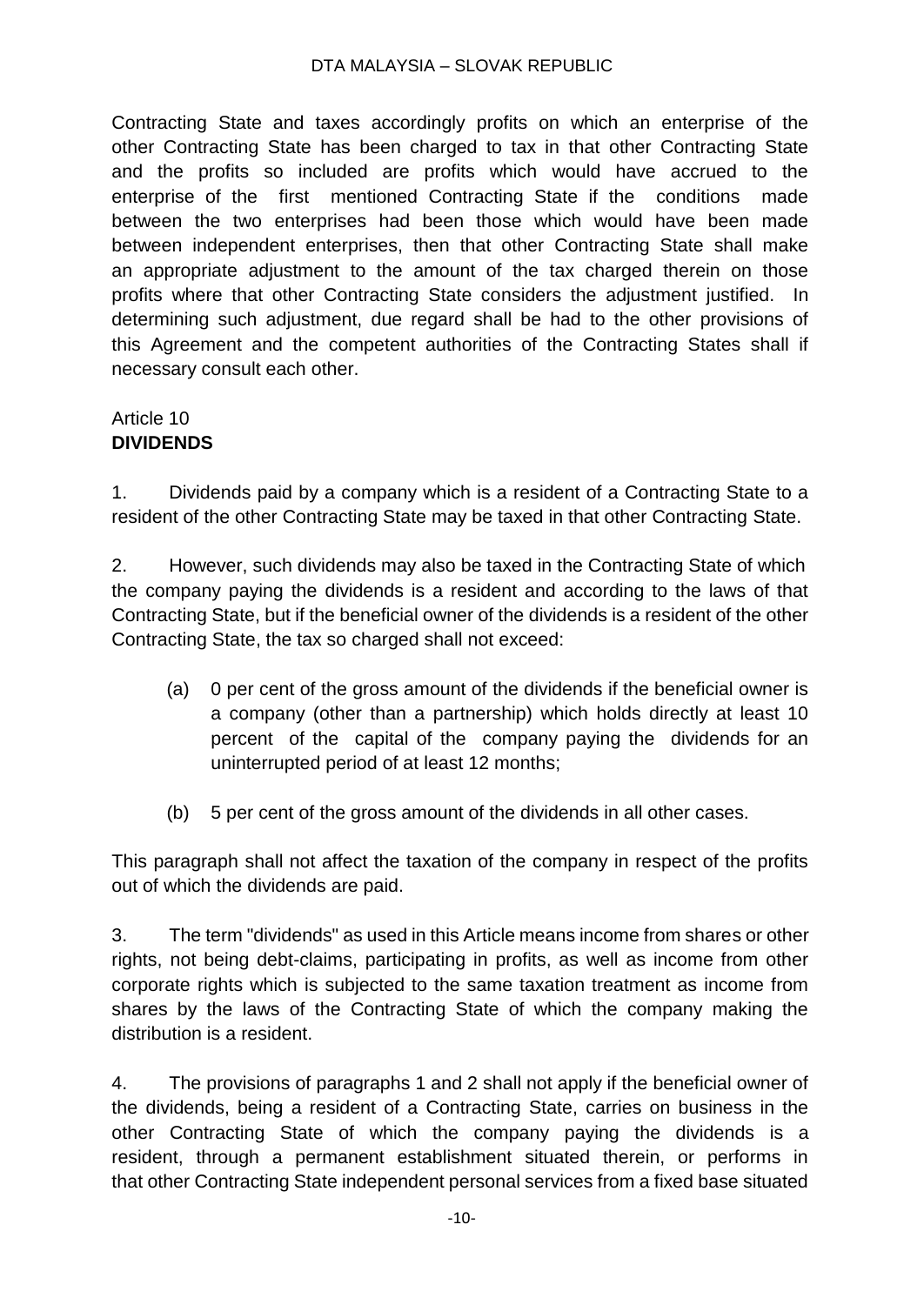#### DTA MALAYSIA – SLOVAK REPUBLIC

therein, and the holding in respect of which the dividends are paid is effectively connected with such permanent establishment or fixed base. In such case the provisions of Article 7 or Article 15, as the case may be, shall apply.

5. Where a company which is a resident of a Contracting State derives profits or income from the other Contracting State, that other Contracting State may not impose any tax on the dividends paid by the company, except insofar as such dividends are paid to a resident of that other Contracting State or insofar as the holding in respect of which the dividends are paid is effectively connected with a permanent establishment or a fixed base situated in that other Contracting State, nor subject the company's undistributed profits to a tax on the company's undistributed profits, even if the dividends paid or the undistributed profits consist wholly or partly of profits or income arising in such other Contracting State.

## Article 11 **INTEREST**

1. Interest arising in a Contracting State and paid to a resident of the other Contracting State may be taxed in that other Contracting State.

2. However, such interest may also be taxed in the Contracting State in which it arises, and according to the laws of that Contracting State, but if the beneficial owner of the interest is a resident of the other Contracting State, the tax so charged shall not exceed 10 per cent of the gross amount of the interest.

3. Notwithstanding the provisions of paragraph 2, interest arising in a Contracting State shall be exempt from tax in that Contracting State provided it is derived and beneficially owned by:

- a) in the case of Malaysia:
	- (i) the federal government of Malaysia
	- (ii) the governments of the states;
	- (iii) the local authorities;
	- (iv) the statutory bodies;
	- (v) the Bank Negara Malaysia; and
	- (vi) the Export-Import Bank of Malaysia Berhad (EXIM Bank);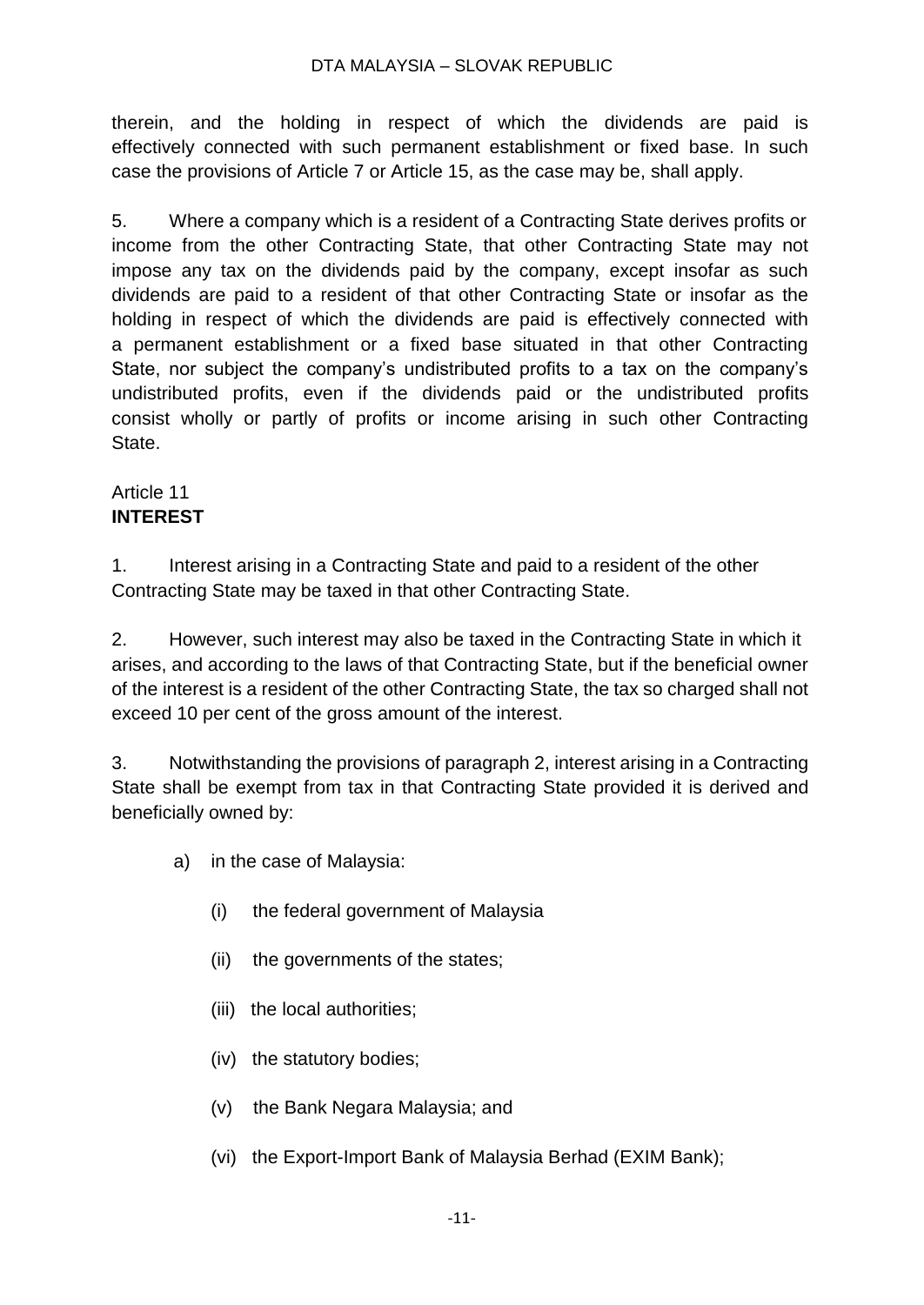- b) in the case of the Slovak Republic:
	- (i) the Government of the Slovak Republic;
	- (ii) the local authorities;
	- (iii) the statutory bodies,
	- (iv) Národná banka Slovenska (the National Bank of Slovakia);
	- (v) EXIMBANKA SR (Export-Import Bank of the Slovak Republic);
	- (vi) Slovenská záručná a rozvojová banka,

4. The term "statutory body" means any governmental body established in accordance with the legislation of a Contracting State solely for the purposes of carrying out governmental functions, other than business activities, as stipulated in the laws of that Contracting State.

5. The term "interest" as used in this Article means income from debt-claims of every kind, whether or not secured by mortgage and whether or not carrying a right to participate in the debtor's profits, and in particular, income from government securities and income from bonds or debentures, including premiums and prizes attaching to such securities, bonds or debentures. Penalty charges for late payment shall not be regarded as interest for the purpose of this Article.

6. The provisions of paragraphs 1 and 2 shall not apply if the beneficial owner of the interest, being a resident of a Contracting State, carries on business in the other Contracting State in which the interest arises, through a permanent establishment situated therein, or performs in that other Contracting State independent personal services from a fixed base situated therein, and the debt-claim in respect of which the interest is paid is effectively connected with such permanent establishment or fixed base. In such case the provisions of Article 7 or Article 15, as the case may be, shall apply.

7. Interest shall be deemed to arise in a Contracting State when the payer is a resident of that Contracting State. Where, however, the person paying the interest, whether he is a resident of a Contracting State or not, has in a Contracting State a permanent establishment or a fixed base in connection with which the indebtedness on which the interest is paid was incurred, and such interest is borne by such permanent establishment or fixed base, then such interest shall be deemed to arise in the Contracting State in which the permanent establishment or fixed base is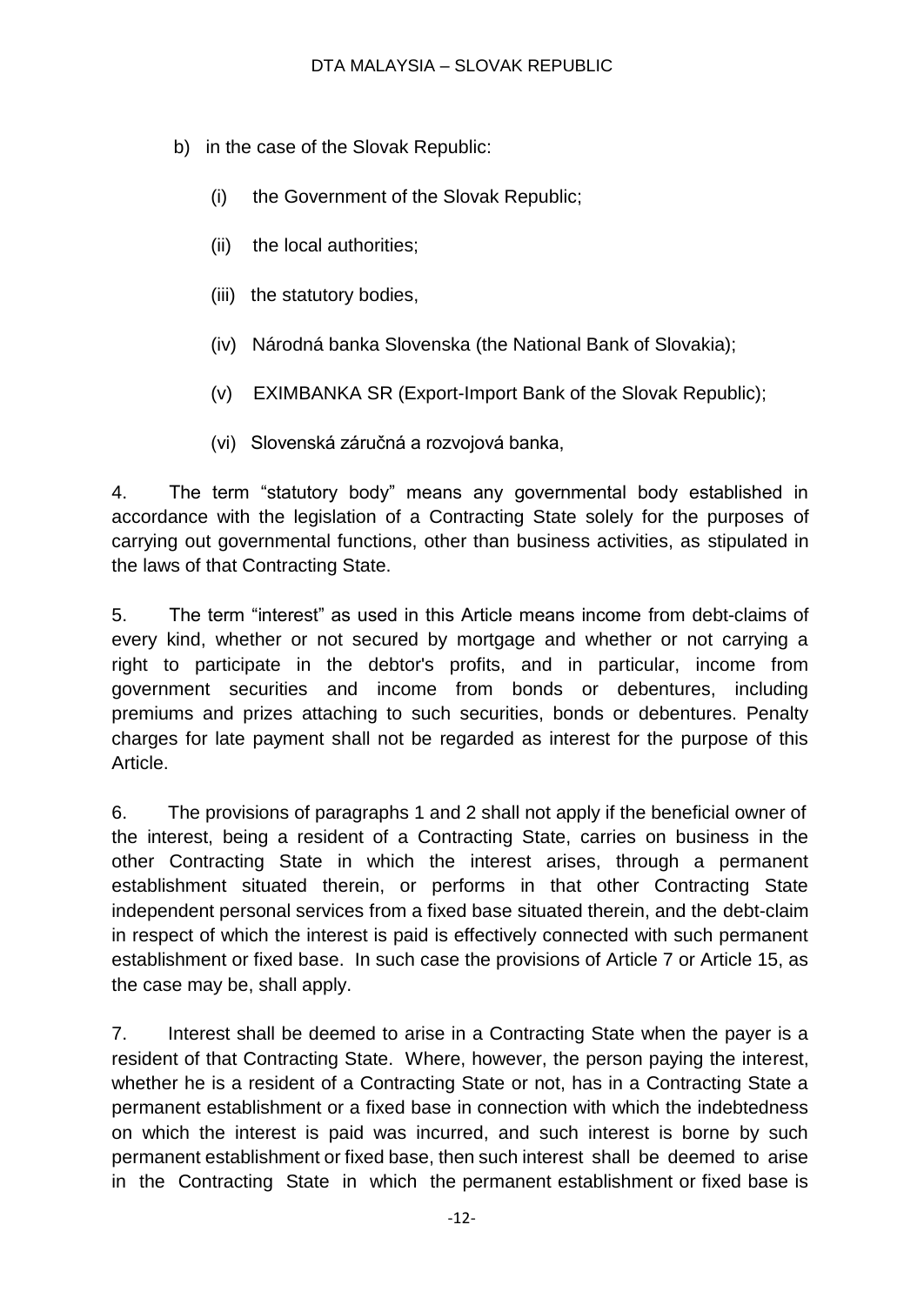situated.

8. Where, by reason of a special relationship between the payer and the beneficial owner or between both of them and some other person, the amount of the interest, having regard to the debt-claim for which it is paid, exceeds the amount which would have been agreed upon by the payer and the beneficial owner in the absence of such relationship, the provisions of this Article shall apply only to the last-mentioned amount. In such case, the excess part of the payments shall remain taxable according to the laws of each Contracting State, due regard being had to the other provisions of this Agreement.

# Article 12 **ROYALTIES**

1. Royalties arising in a Contracting State and paid to a resident of the other Contracting State may be taxed in that other Contracting State.

2. However, such royalties may also be taxed in the Contracting State in which they arise, and according to the laws of that Contracting State, but if the beneficial owner of the royalties is a resident of the other Contracting State, the tax so charged shall not exceed 10 per cent of the gross amount of the royalties.

3. The term "royalties" as used in this Article means payments of any kind received as a consideration for the use of, or the right to use, any copyright of literary, artistic or scientific work including cinematograph films, and films or tapes for radio or television broadcasting, and other means of image or sound reproduction, any patent, trade mark, design or model, plan, secret formula or process, software, or for the use of, or the right to use, industrial, commercial or scientific equipment (including ships, aircraft and containers) or for information (knowhow) concerning industrial, commercial or scientific experience.

4. The provisions of paragraphs 1 and 2 shall not apply if the beneficial owner of the royalties, being a resident of a Contracting State, carries on business in the other Contracting State in which the royalties arise, through a permanent establishment situated therein, or performs in that other Contracting State independent personal services from a fixed base situated therein, and the right or property in respect of which the royalties are paid is effectively connected with such permanent establishment or fixed base. In such case the provisions of Article 7 or Article 15 as the case may be, shall apply.

5. Royalties shall be deemed to arise in a Contracting State when the payer is a resident of that Contracting State. Where, however, the person paying such royalties, whether he is a resident of a Contracting State or not, has in a Contracting State a permanent establishment or a fixed base in connection with which the obligation to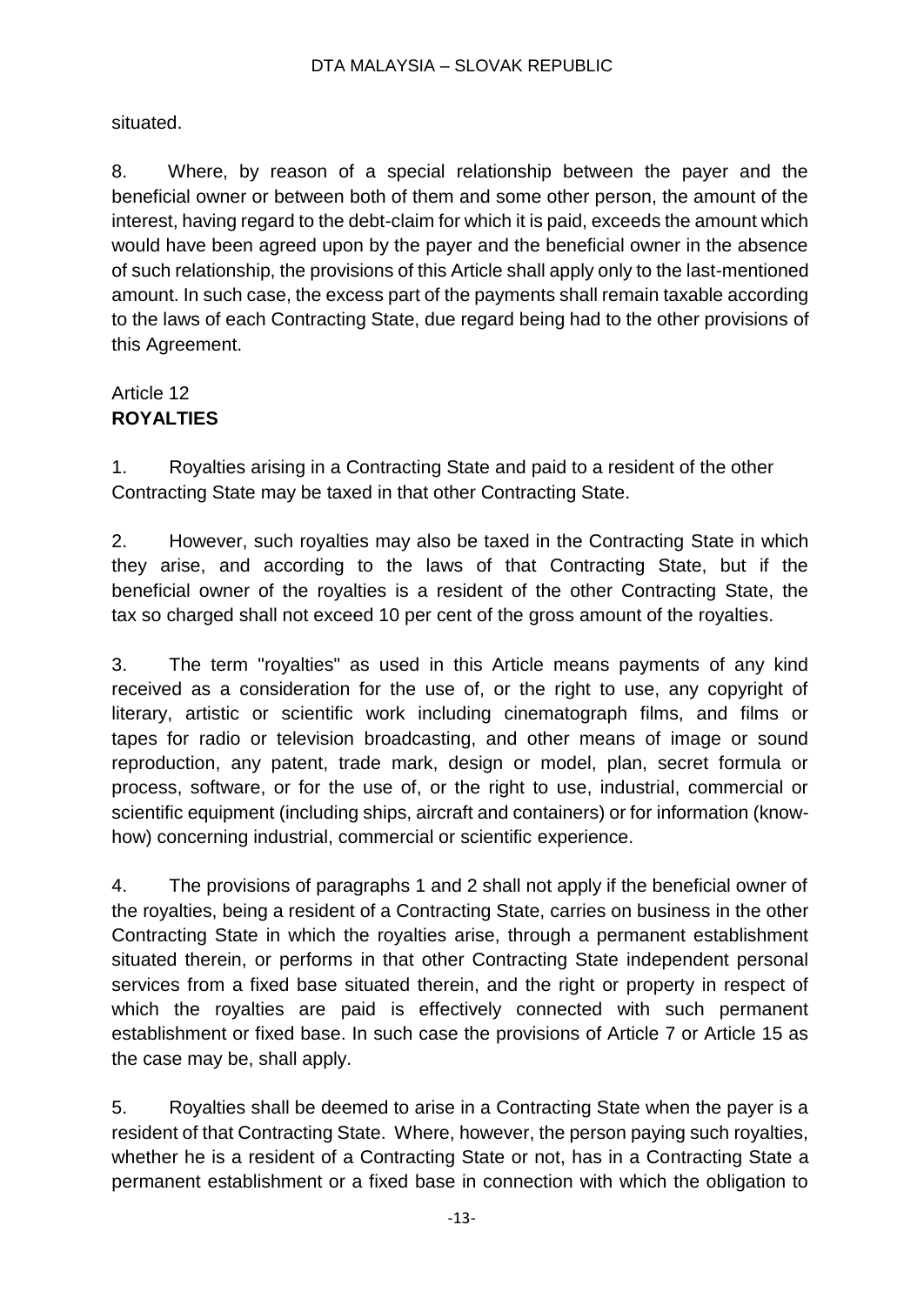pay the royalties was incurred, and such royalties are borne by such permanent establishment or fixed base, then such royalties shall be deemed to arise in the Contracting State in which the permanent establishment or fixed base is situated.

6. Where, by reason of a special relationship between the payer and the beneficial owner or between both of them and some other person, the amount of the royalties, having regard to the use, right or information for which they are paid, exceeds the amount which would have been agreed upon by the payer and the beneficial owner in the absence of such relationship, the provisions of this Article shall apply only to the last-mentioned amount. In such case, the excess part of the payments shall remain taxable according to the laws of each Contracting State, due regard being had to the other provisions of this Agreement.

# Article 13 **FEES FOR TECHNICAL SERVICES**

1. Fees for technical services arising in a Contracting State and paid to a resident of the other Contracting State may be taxed in that other Contracting State.

2. However, such fees for technical services performed in a Contracting State may also be taxed in the Contracting State, in which they arise, and according to the laws of that Contracting State, but where the beneficial owner of the fees for technical services is a resident of the other Contracting State the tax so charged shall not exceed 5 percent of the gross amount of the fees for technical services.

3. The term "fees for technical services" as used in this Article means payments of any kind to any person, other than to an employee of the person making the payments, in consideration for any services of a technical, managerial or consultancy nature.

4. The provisions of paragraphs 1 and 2 of this Article shall not apply if the beneficial owner of the fees for technical services, being a resident of a Contracting State, carries on business in the other Contracting State in which the fees for technical services arise through a permanent establishment situated therein, or performs in that other State independent personnel services from a fixed base situated therein, and the fees for technical services are effectively connected with such permanent establishment or fixed base. In such a case the provisions of Article 7 or Article 15, as the case may be, shall apply.

5. Fees for technical services shall be deemed to arise in a Contracting State when the payer is a resident of that Contracting State. Where, however, the person paying the fees for technical services, whether he is a resident of a Contracting State or not, has in a Contracting State a permanent establishment or a fixed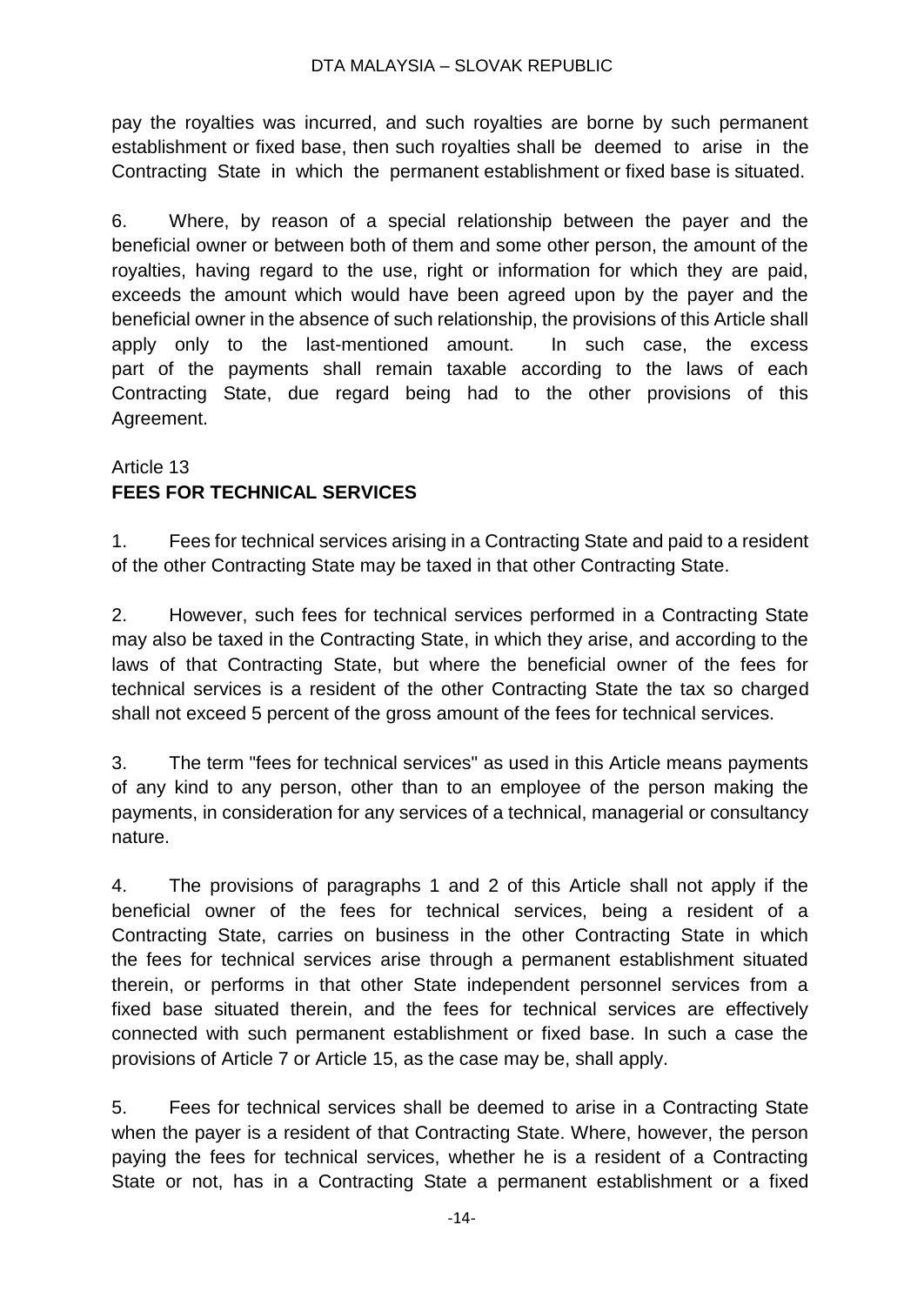#### DTA MALAYSIA – SLOVAK REPUBLIC

base in connection with which the obligation to pay the fees for technical services was incurred, and such fees for technical services are borne by such permanent establishment or fixed base, then such fees for technical services shall be deemed to arise in the Contracting State in which the permanent establishment or fixed base is situated.

6. Where, by reason of a special relationship between the payer and the beneficial owner or between both of them and some other person, the amount of the fees for technical services paid exceeds, for whatever reason, the amount which would have been agreed upon by the payer and the beneficial owner in the absence of such relationship, the provisions of this Article shall apply only to the last-mentioned amount. In such case, the excess part of the payments shall remain taxable according to the law of each Contracting State, due regard being had to the other provisions of this Agreement.

## Article 14 **CAPITAL GAINS**

1. Gains derived by a resident of a Contracting State from the alienation of immovable property referred to in Article 6 and situated in the other Contracting State may be taxed in that other Contracting State.

2. Gains derived by a resident of a Contracting State from the alienation of shares deriving more than 50 per cent of their value, directly or indirectly, from immovable property situated in the other Contracting State may be taxed in that other Contracting State.

3. Gains from the alienation of movable property forming part of the business property of a permanent establishment which an enterprise of a Contracting State has in the other Contracting State or of movable property pertaining to a fixed base available to a resident of a Contracting State in the other Contracting State for the purpose of performing independent personal services, including such gains from the alienation of such a permanent establishment (alone or with the whole enterprise), or of such fixed base may be taxed in that other Contracting State.

4. Gains from the alienation of ships or aircraft operated in international traffic, or movable property pertaining to the operation of such ships, or aircraft, shall be taxable only in the Contracting State in which the alienator is a resident.

5. Gains from the alienation of any property other than that referred to in paragraphs 1, 2, 3 and 4, shall be taxable only in the Contracting State of which the alienator is a resident.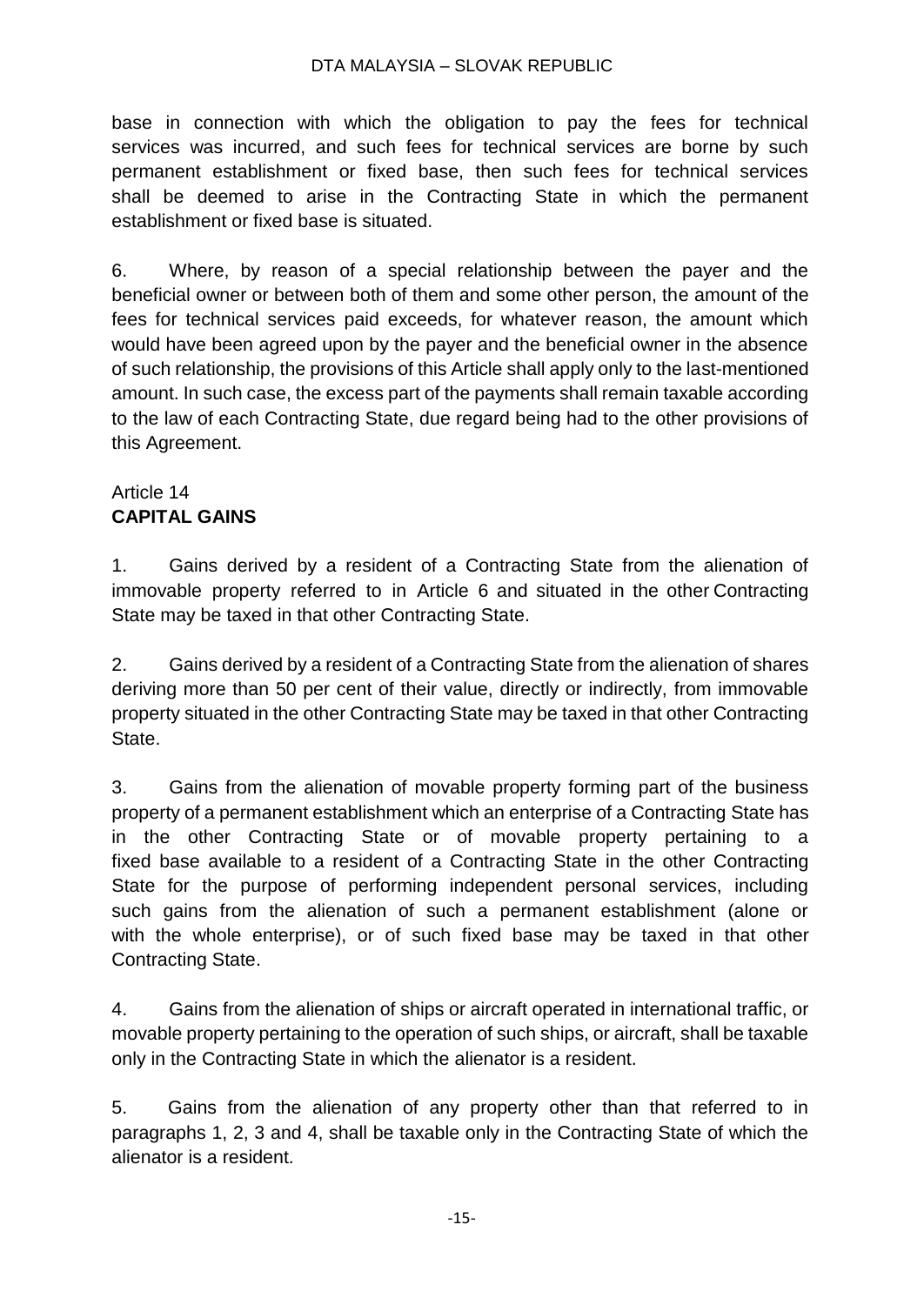## Article 15 **INDEPENDENT PERSONAL SERVICES**

1. Subject to the provisions of Article 13, income derived by a resident of a Contracting State in respect of professional services or other activities of an independent character shall be taxable only in that Contracting State unless he has a fixed base regularly available to him in the other Contracting State for the purpose of performing his activities. If he has such a fixed base, the income may be taxed in the other Contracting State but only so much of it as is attributable to that fixed base.

2. The term "professional services" includes especially independent scientific, literary, artistic, educational or teaching activities as well as the independent activities of physicians, lawyers, engineers, architects, dentists and accountants.

## Article 16 **EMPLOYMENT INCOME**

1. Subject to the provisions of Articles 17, 19, and 20, salaries, wages and other similar remuneration derived by a resident of a Contracting State in respect of an employment shall be taxable only in that Contracting State unless the employment is exercised in the other Contracting State. If the employment is so exercised, such remuneration as is derived therefrom may be taxed in that other Contracting State.

2. Notwithstanding the provisions of paragraph 1, remuneration derived by a resident of a Contracting State in respect of an employment exercised in the other Contracting State shall be taxable only in the first-mentioned Contracting State if:

- (a) the recipient is present in the other Contracting State for a period or periods not exceeding in the aggregate 183 days in any twelve month period commencing or ending in the fiscal year concerned; and
- (b) the remuneration is paid by, or on behalf of, an employer who is not a resident of the other Contracting State; and
- (c) the remuneration is not borne by a permanent establishment or a fixed base which the employer has in the other Contracting State.

3. Notwithstanding the preceding provisions of this article, remuneration derived in respect of an employment exercised aboard a ship or aircraft operated in international traffic may be taxed in the Contracting State in which the enterprise is a resident.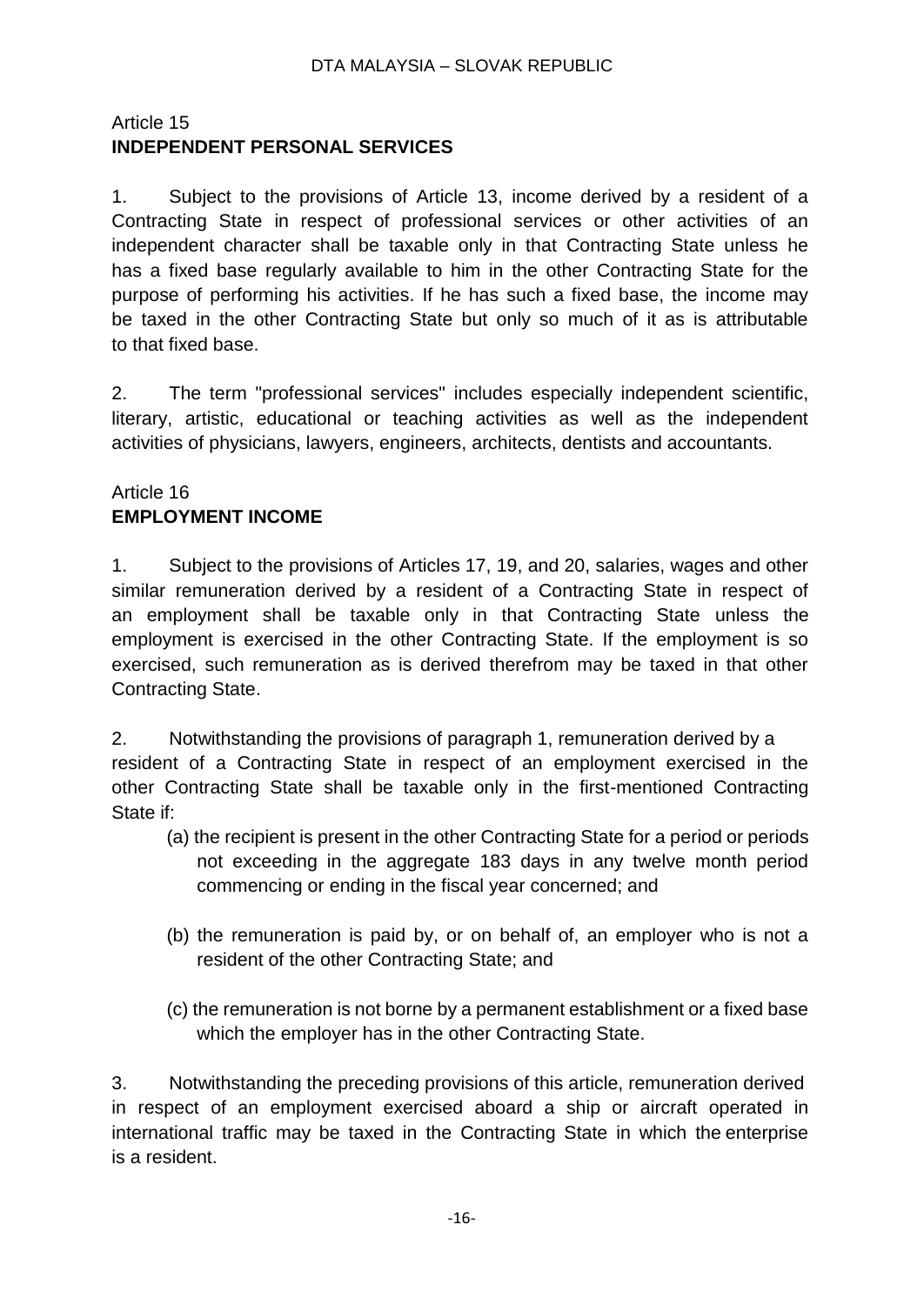## Article 17 **DIRECTORS' FEES**

Directors' fees and other similar payments derived by a resident of a Contracting State in his capacity as a member of the board of directors of a company which is a resident of the other Contracting State may be taxed in that other Contracting State.

## Article 18 **ARTISTES AND SPORTSMEN**

1. Notwithstanding the provisions of Articles 15 and 16, income derived by a resident of a Contracting State as an entertainer, such as a theatre, motion picture, radio or television artiste, or a musician, or as a sportsman, from his personal activities as such exercised in the other Contracting State, may be taxed in that other Contracting State.

2. Where income in respect of personal activities exercised by an entertainer or a sportsman in his capacity as such accrues not to the entertainer or sportsman himself but to another person, that income may, notwithstanding the provisions of Articles 7, 15 and 16, be taxed in the Contracting State in which the activities of the entertainer or sportsman are exercised.

3. The provisions of paragraphs 1 and 2 shall not apply to income derived from activities exercised in a Contracting State if the visit to that Contracting State is wholly or mainly supported by public funds of the other Contracting State, a political subdivision, a local authority or a statutory body thereof. In such a case, the income or profits is taxable only in the Contracting State in which the artiste or the sportsman is a resident.

Article 19 **PENSIONS**

Subject to the provisions of paragraph 2 of Article 20, pensions and other similar remuneration paid to a resident of a Contracting State in consideration of past employment shall be taxable only in that Contracting State.

## Article 20 **GOVERNMENT SERVICE**

1. (a) Salaries, wages and other similar remuneration, other than a pension, paid by a Contracting State or a political subdivision or a local authority or a statutory body thereof to an individual in respect of services rendered to that Contracting State or political subdivision or local authority or statutory body thereof shall be taxable only in that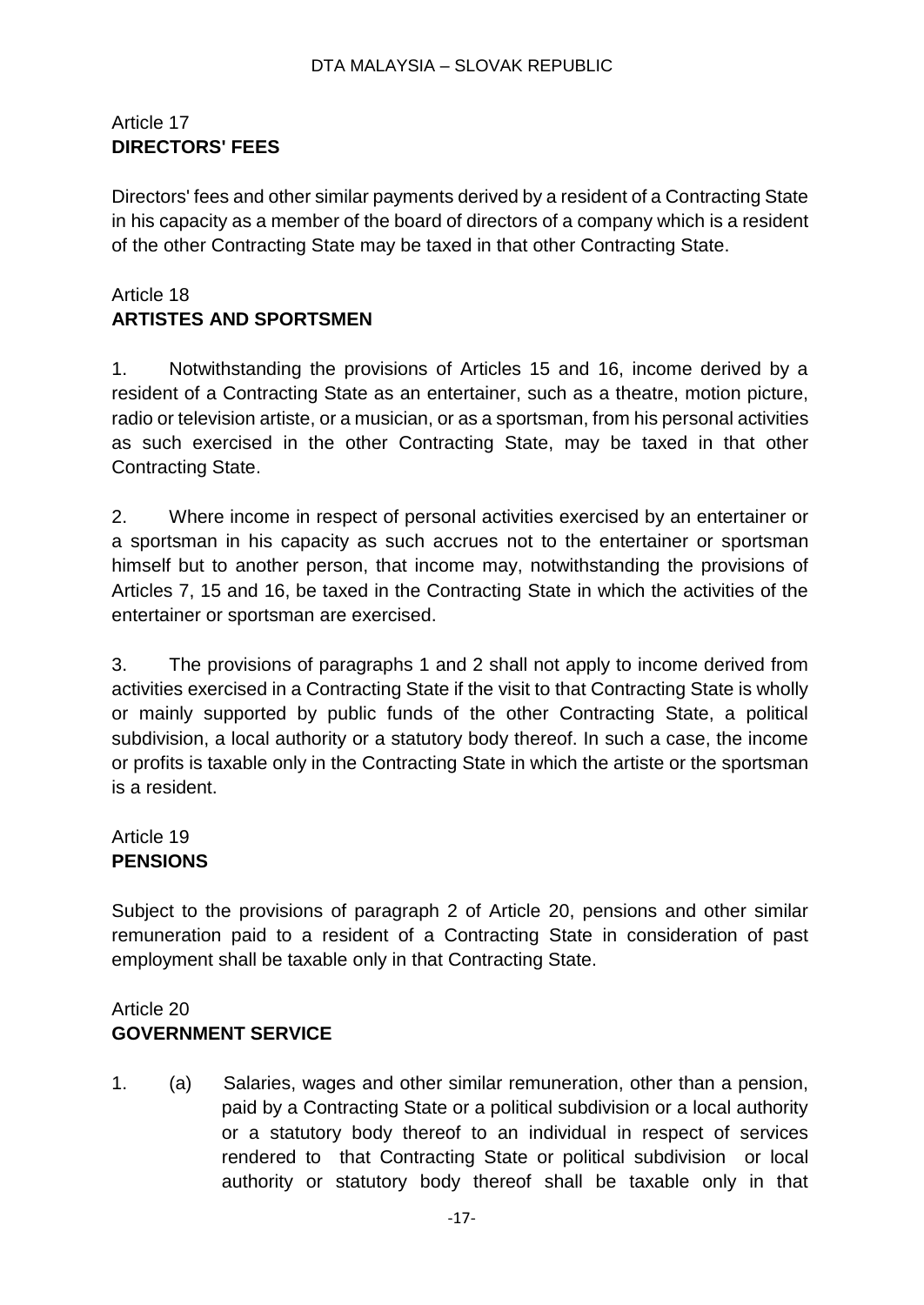Contracting State.

- (b) However, such salaries, wages and other similar remuneration, shall be taxable only in the other Contracting State if the services are rendered in that Contracting State and the individual is a resident of that Contracting State who:
	- (i) is a national of that Contracting State, or
	- (ii) did not become a resident of that Contracting State solely for the purpose of rendering the services.
- 2. (a) Any pension paid by, or out of funds created by, a Contracting State or a political subdivision or a local authority or a statutory body thereof to any individual in respect of services rendered to that Contracting State or political subdivision or local authority or statutory body shall be taxable only in that Contracting State.
	- (b) However, such pension shall be taxable only in the other Contracting State if the individual is a resident of, and a national of, that Contracting State.

3. The provisions of Articles 16, 17, 18 and 19 shall apply to salaries, wages and other similar remuneration or pensions in respect of services rendered in connection with any business carried on by a Contracting State or a political subdivision or a local authority or a statutory body thereof.

# Article 21 **STUDENTS**

Payments which a student or business apprentice who is or was immediately before visiting a Contracting State a resident of the other Contracting State and who is present in the first-mentioned Contracting State solely for the purpose of his education or training receives for the purpose of his maintenance, education or training shall not be taxed in that Contracting State, provided that such payments arise from sources outside that Contracting State.

# Article 22 **OTHER INCOME**

1. Items of income of a resident of a Contracting State, wherever arising, not dealt with in the foregoing articles of this Agreement shall be taxable only in that Contracting State.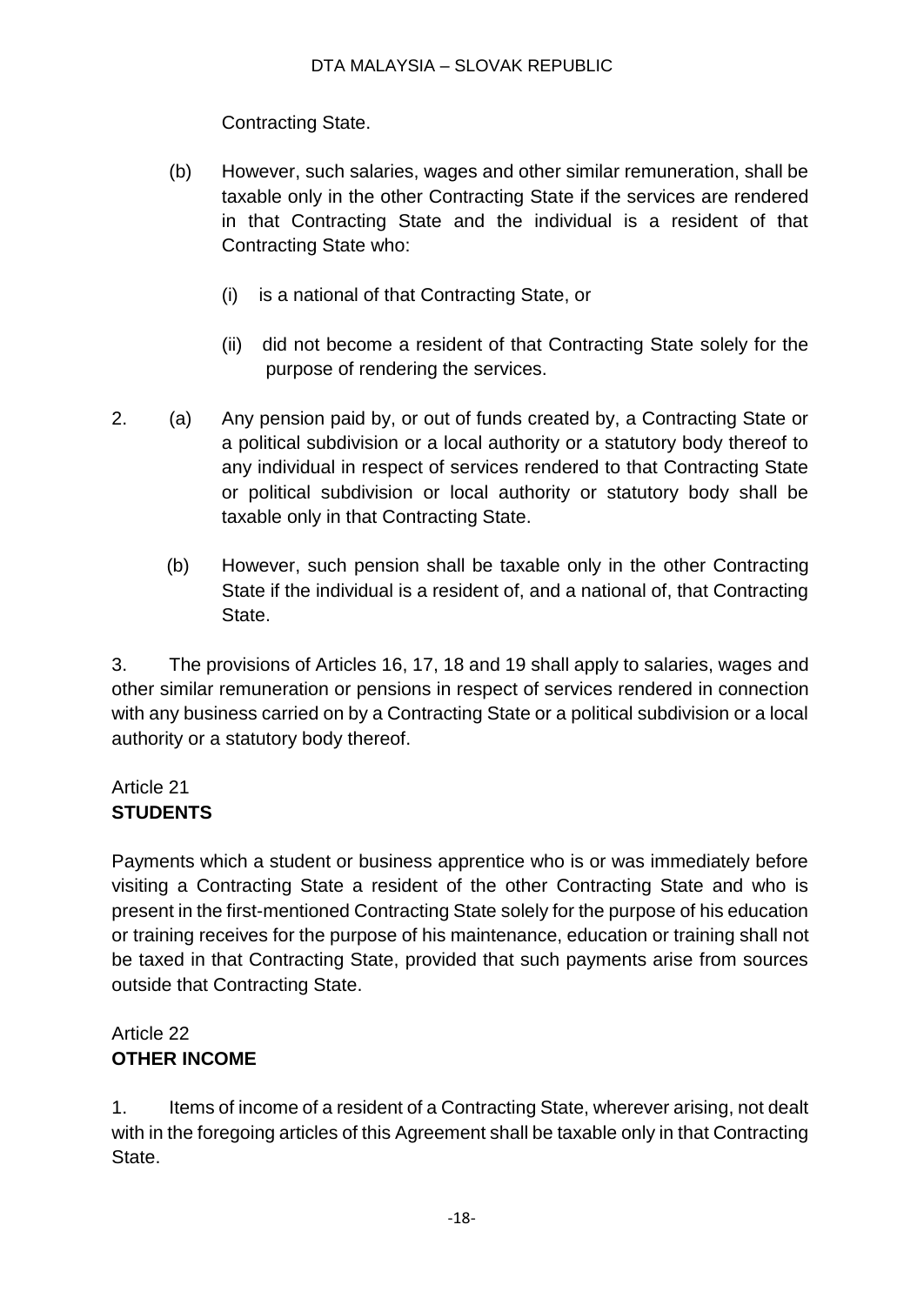2. The provisions of paragraph 1 shall not apply to income, other than income from immovable property as defined in paragraph 2 of Article 6, if the recipient of such income, being a resident of a Contracting State, carries on business in the other Contracting State through a permanent establishment situated therein, or performs in that other Contracting State independent personal services from a fixed base situated therein, and the right or property in respect of which the income is paid is effectively connected with such permanent establishment or fixed base. In such case the provisions of Article 7 or Article 15, as the case may be, shall apply.

3. Notwithstanding the provisions of paragraphs 1 and 2, items of income of a resident of a Contracting State not dealt with in the foregoing Articles of this Agreement and arising in the other Contracting State may also be taxed in that other Contracting State.

### Article 23

## **ELIMINATION OF DOUBLE TAXATION**

1. Subject to the laws of Malaysia regarding the allowance as a credit against Malaysian tax of tax payable in any country other than Malaysia, the Slovak tax payable under the laws of the Slovak Republic and in accordance with this Agreement by a resident of Malaysia in respect of income derived from the Slovak Republic shall be allowed as a credit against Malaysian tax payable in respect of that income. Where such income is a dividend paid by a company which is a resident of the Slovak Republic to a company which is a resident of Malaysia and which owns not less than 10 per cent of the voting shares of the company paying the dividend, the credit shall take into account Slovak tax payable by that company in respect of its income out of which the dividend is paid. The credit shall not, however, exceed that part of the Malaysian tax, as computed before the credit is given, which is appropriate to such item of income.

2. In the case of the Slovak Republic, double taxation shall be eliminated as follows:

- a) the Slovak Republic, when imposing taxes on its residents, may include in the tax base upon which such taxes are imposed the items of income which according to the provisions of this Agreement may also be taxed in Malaysia, but shall allow as a deduction from the amount of tax computed on such a base an amount equal to the tax paid in Malaysia.
- b) Such deduction shall not, however, exceed that part of the tax payable in the Slovak Republic, as computed before the deduction is given, which is appropriate to the income, in accordance with the provisions of this Agreement, may be taxed in Malaysia.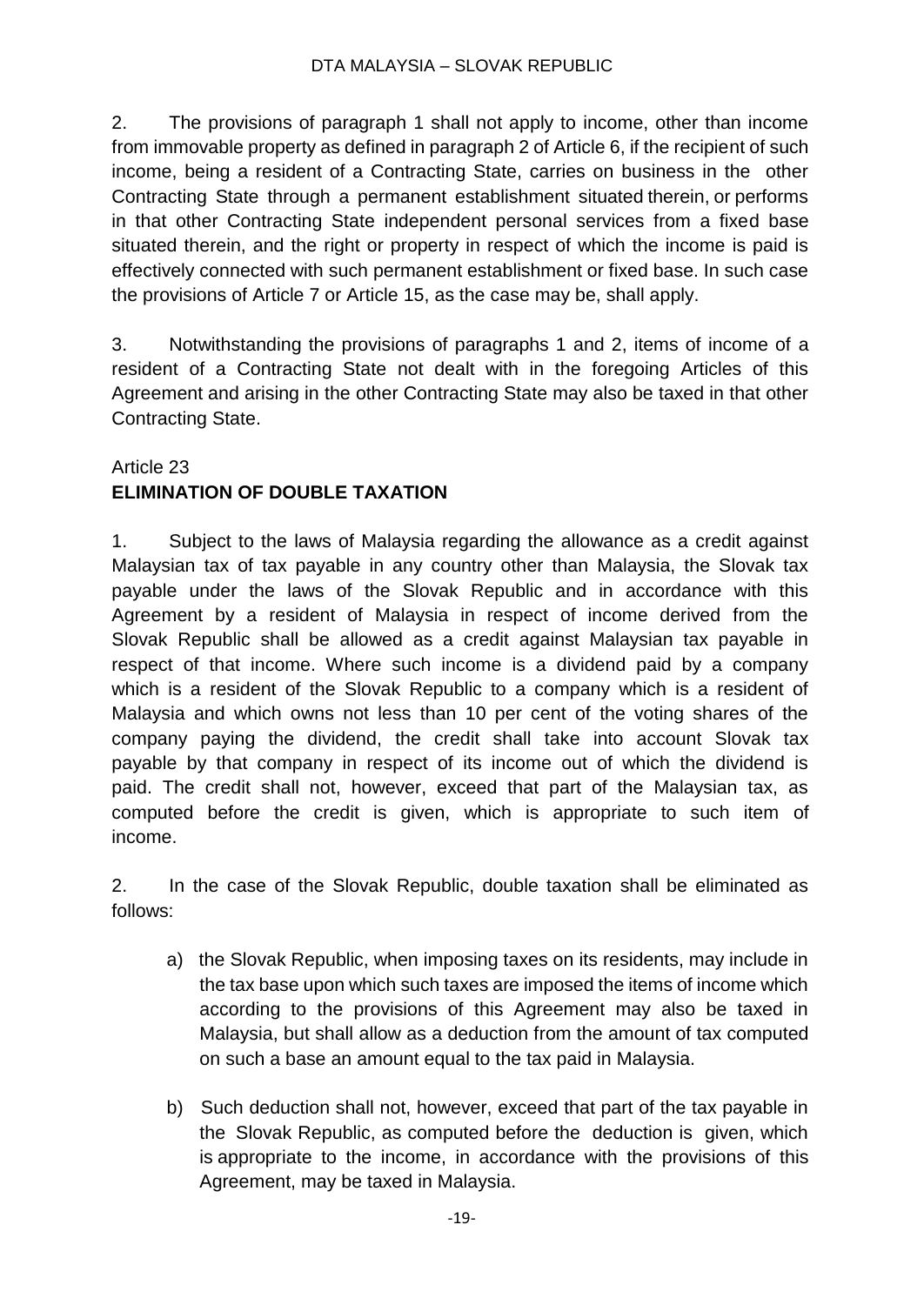3. For the purposes of paragraph 2, the term "Malaysian tax paid" shall be deemed to include Malaysian tax which would, under the laws of Malaysia and in accordance with this Agreement, have been payable on any income derived from sources in Malaysia had the income not been taxed at a reduced rate or exempted from Malaysian tax in accordance with the provisions of this Agreement and the special incentives under the Malaysian laws for the promotion of economic development of Malaysia which were in force on the date of signature of this Agreement or any other provisions which may subsequently be introduced in Malaysia in modification of, or in addition to, those laws so far as they are agreed by the competent authorities of the Contracting States to be of a substantially similar character.

### Article 24 **NON-DISCRIMINATION**

1. Nationals of a Contracting State shall not be subjected in the other Contracting State to any taxation or any requirement connected therewith which is other or more burdensome than the taxation and connected requirements to which nationals of that other Contracting State in the same circumstances, in particular with respect to residence, are or may be subjected.

2. Stateless persons who are residents of a Contracting State shall not be subjected in either Contracting State to any taxation or any requirement connected therewith, which is other or more burdensome than the taxation and connected requirements to which nationals of the Contracting State concerned in the same circumstances, in particular with respect to residence, are or may be subjected.

3. The taxation on a permanent establishment which an enterprise of a Contracting State has in the other Contracting State shall not be less favourably levied in that other Contracting State than the taxation levied on enterprises of that other Contracting State carrying on the same activities. This provision shall not be construed as obliging a Contracting State to grant to residents of the other Contracting State any personal allowances, reliefs and reductions for tax purposes on account of civil status or family responsibilities which it grants to its own residents.

4. Except where the provisions of paragraph 1 of Article 9, paragraph 8 of Article 11, or paragraph 6 of Article 12, apply, interest, royalties, and other disbursements paid by an enterprise of a Contracting State to a resident of the other Contracting State shall, for the purpose of determining the taxable profits of such enterprise, be deductible under the same conditions as if they had been paid to a resident of the first-mentioned Contracting State.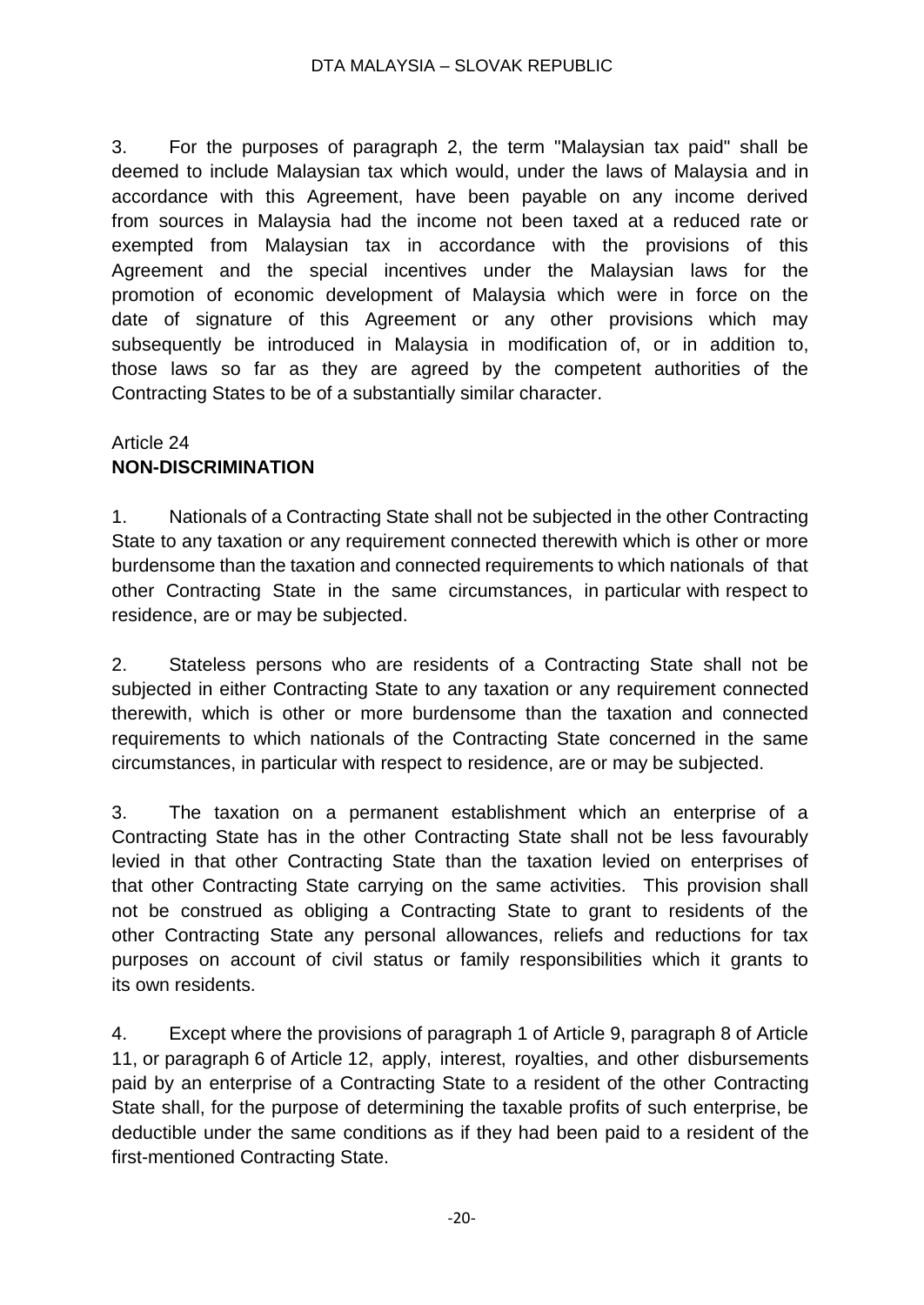#### DTA MALAYSIA – SLOVAK REPUBLIC

5. Enterprises of a Contracting State, the capital of which is wholly or partly owned or controlled, directly or indirectly, by one or more residents of the other Contracting State, shall not be subjected in the first-mentioned Contracting State to any taxation or any requirement connected therewith which is other or more burdensome than the taxation and connected requirements to which other similar enterprises of the first-mentioned Contracting State are or may be subjected.

6. In this Article, the term "taxation" means taxes to which this Agreement applies.

### Article 25

# **MUTUAL AGREEMENT PROCEDURE**

1. Where a person considers that the actions of one or both of the Contracting States result or will result for him in taxation not in accordance with the provisions of this Agreement, he may, irrespective of the remedies provided by the domestic law of those Contracting States, present his case to the competent authority of the Contracting State of which he is a resident or, if his case comes under paragraph 1 of Article 24, to that of the Contracting State of which he is a national. The case must be presented within three years from the first notification of the action resulting in taxation not in accordance with the provisions of the Agreement.

2. The competent authority shall endeavour, if the objection appears to it to be justified and if it is not itself able to arrive at an appropriate solution, to resolve the case by mutual agreement with the competent authority of the other Contracting State, with a view to the avoidance of taxation which is not in accordance with this Agreement. Any agreement reached shall be implemented notwithstanding any time limits in the domestic law of the Contracting States.

3. The competent authorities of the Contracting States shall endeavour to resolve by mutual agreement any difficulties or doubts arising as to the interpretation or application of this Agreement. They may also consult together for the elimination of double taxation in cases not provided for in this Agreement.

4. The competent authorities of the Contracting States may communicate with each other for the purpose of reaching an agreement in the preceding paragraphs.

# Article 26 **EXCHANGE OF INFORMATION**

1. The competent authorities of the Contracting States shall exchange such information as is foreseeably relevant for carrying out the provisions of this Agreement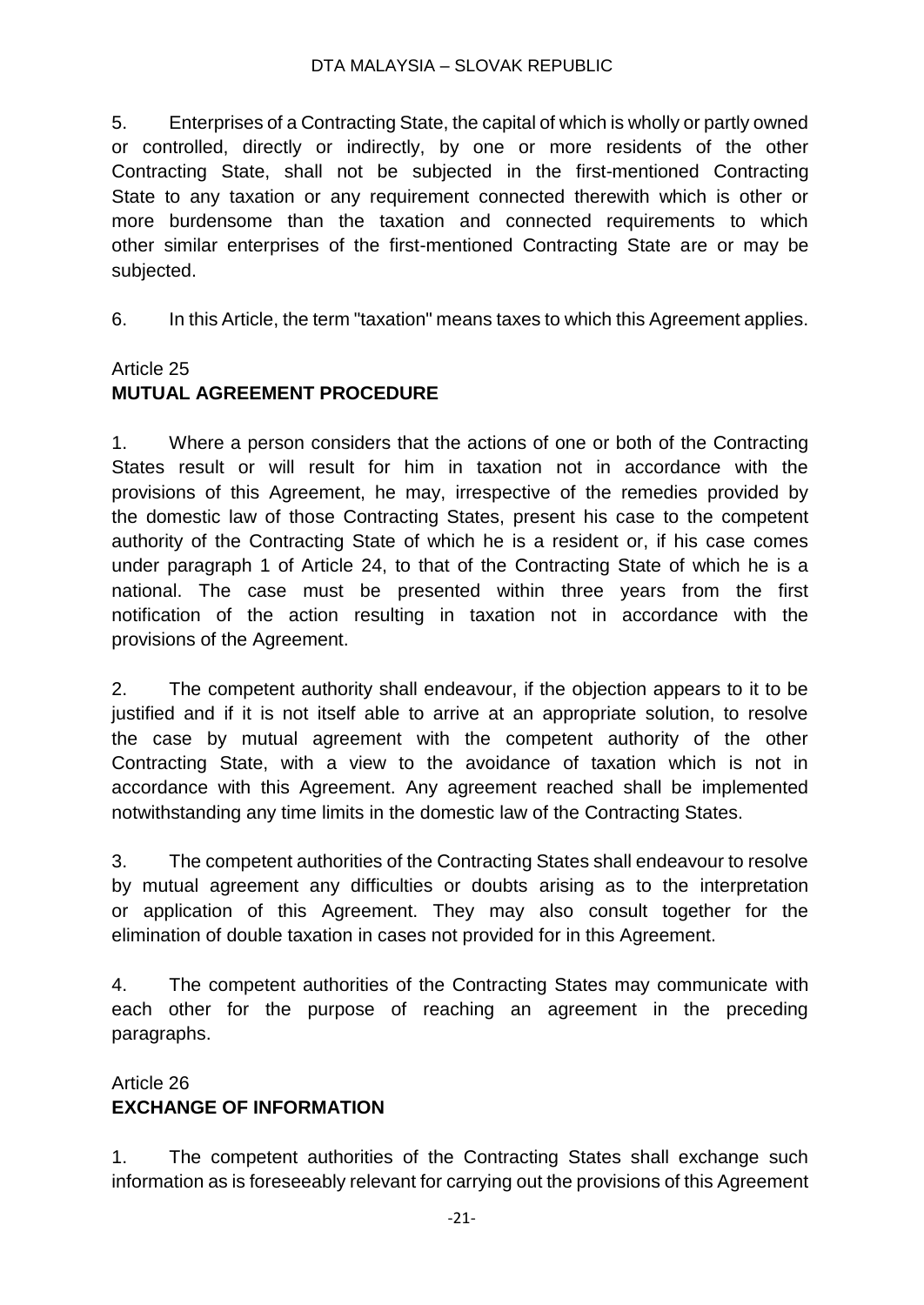or to the administration or enforcement of the domestic laws concerning taxes of every kind and description imposed on behalf of the Contracting States, or of their political subdivisions or local authorities, insofar as the taxation thereunder is not contrary to the Agreement. The exchange of information is not restricted by Articles 1 and 2.

2. Any information received under paragraph 1 by a Contracting State shall be treated as secret in the same manner as information obtained under the domestic laws of that State and shall be disclosed only to persons or authorities (including courts and administrative bodies) concerned with the assessment or collection of, the enforcement or prosecution in respect of, the determination of appeals in relation to the taxes referred to in paragraph 1, or the oversight of the above. Such persons or authorities shall use the information only for such purposes. They may disclose the information in public court proceedings or in judicial decisions.

3. In no case shall the provisions of paragraphs 1 and 2 be construed so as to impose on a Contracting State the obligation:

- a) to carry out administrative measures at variance with the laws and administrative practice of that or of the other Contracting State;
- b) to supply information which is not obtainable under the laws or in the normal course of the administration of that or of the other Contracting State;
- c) to supply information which would disclose any trade, business, industrial, commercial or professional secret or trade process, or information, the disclosure of which would be contrary to public policy (ordre public).

4. If information is requested by a Contracting State in accordance with this Article, the other Contracting State shall use its information gathering measures to obtain the requested information, even though that other State may not need such information for its own tax purposes. The obligation contained in the preceding sentence is subject to the limitations of paragraph 3 but in no case shall such limitations be construed to permit a Contracting State to decline to supply information solely because it has no domestic interest in such information.

5. In no case shall the provisions of paragraph 3 be construed to permit a Contracting State to decline to supply information solely because the information is held by a bank, other financial institution, nominee or person acting in an agency or a fiduciary capacity or because it relates to ownership interests in a person.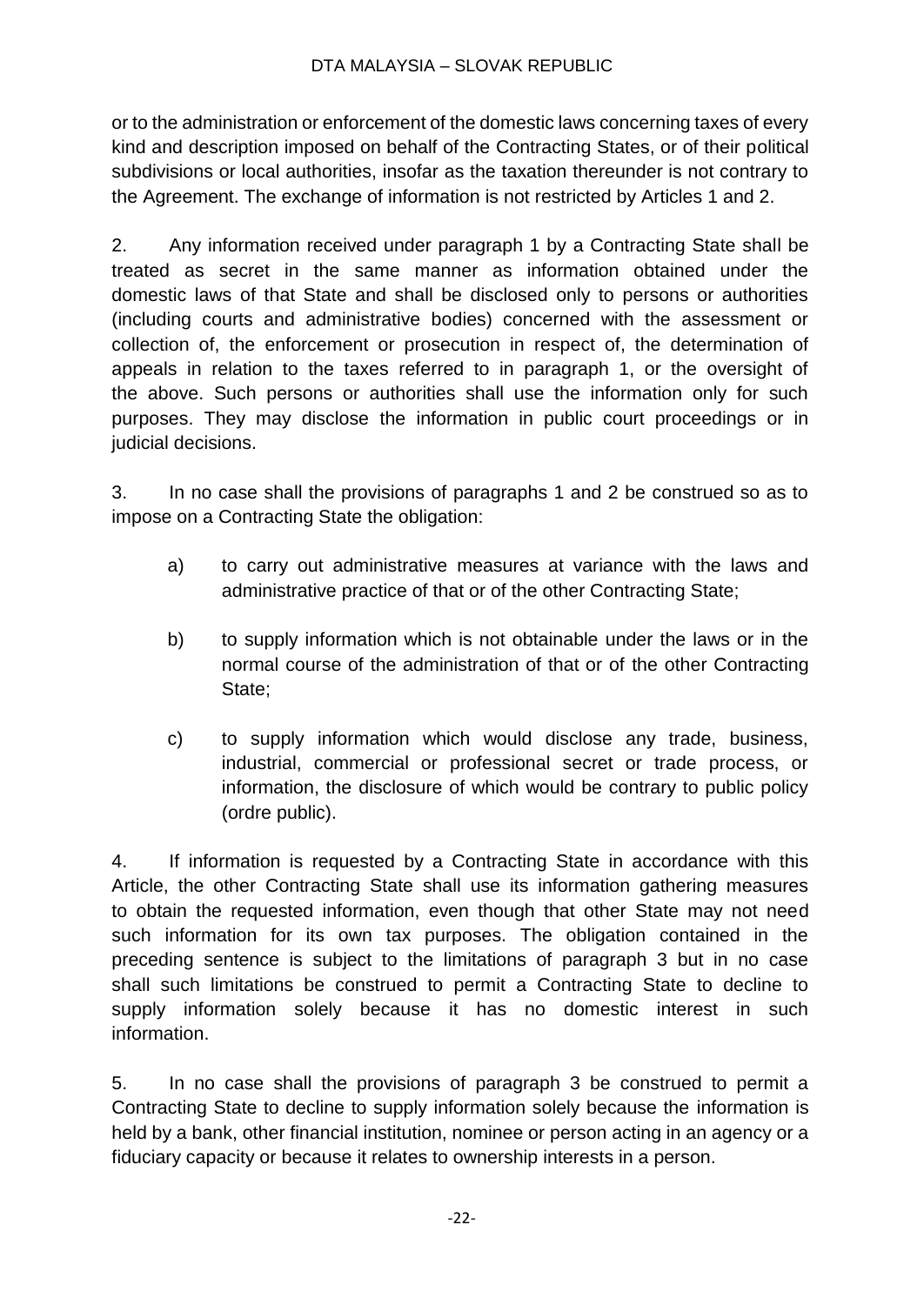## Article 27 **MEMBERS OF DIPLOMATIC MISSIONS AND CONSULAR POSTS**

Nothing in this Agreement shall affect the fiscal privileges of members of diplomatic missions or consular posts under the general rules of international law or under the provisions of special agreements.

# Article 28 **ENTRY INTO FORCE**

This Agreement shall be approved in accordance with the internal legal procedures of both Contracting States and shall enter into force 60 days after receipt of the later diplomatic note confirming that the internal legal procedures have been complied with. The provisions of this Agreement shall thereupon have effect:

- (a) in Malaysia, in respect of Malaysian tax, to tax chargeable for any year of assessment beginning on or after the first day of January in the calendar year following the year in which this Agreement enters into force;
- (b) in the Slovak Republic:
	- (i) in respect of taxes withheld at source, to amounts of income derived on or after the first day of January in the calendar year next following the year in which this Agreement enters into force;
	- (ii) in respect of other taxes on income, for taxes chargeable for any tax year beginning on or after the first day of January in the calendar year next following the year in which the Agreement enters into force.

#### Article 29 **TERMINATION**

1. This Agreement shall remain in force for indefinite period until terminated by one of the Contracting States.

2. Either Contracting State may terminate the Agreement, through diplomatic channels by giving notice of termination, at least six months before the end of any calendar year following after the period of at least five years from the date on which this Agreement enters into force. In such event, the Agreement shall cease to have effect:

(a) in Malaysia, in respect of Malaysian tax, to tax chargeable for any year of assessment beginning on or after the first day of January in the calendar year following the year in which the notice is given;